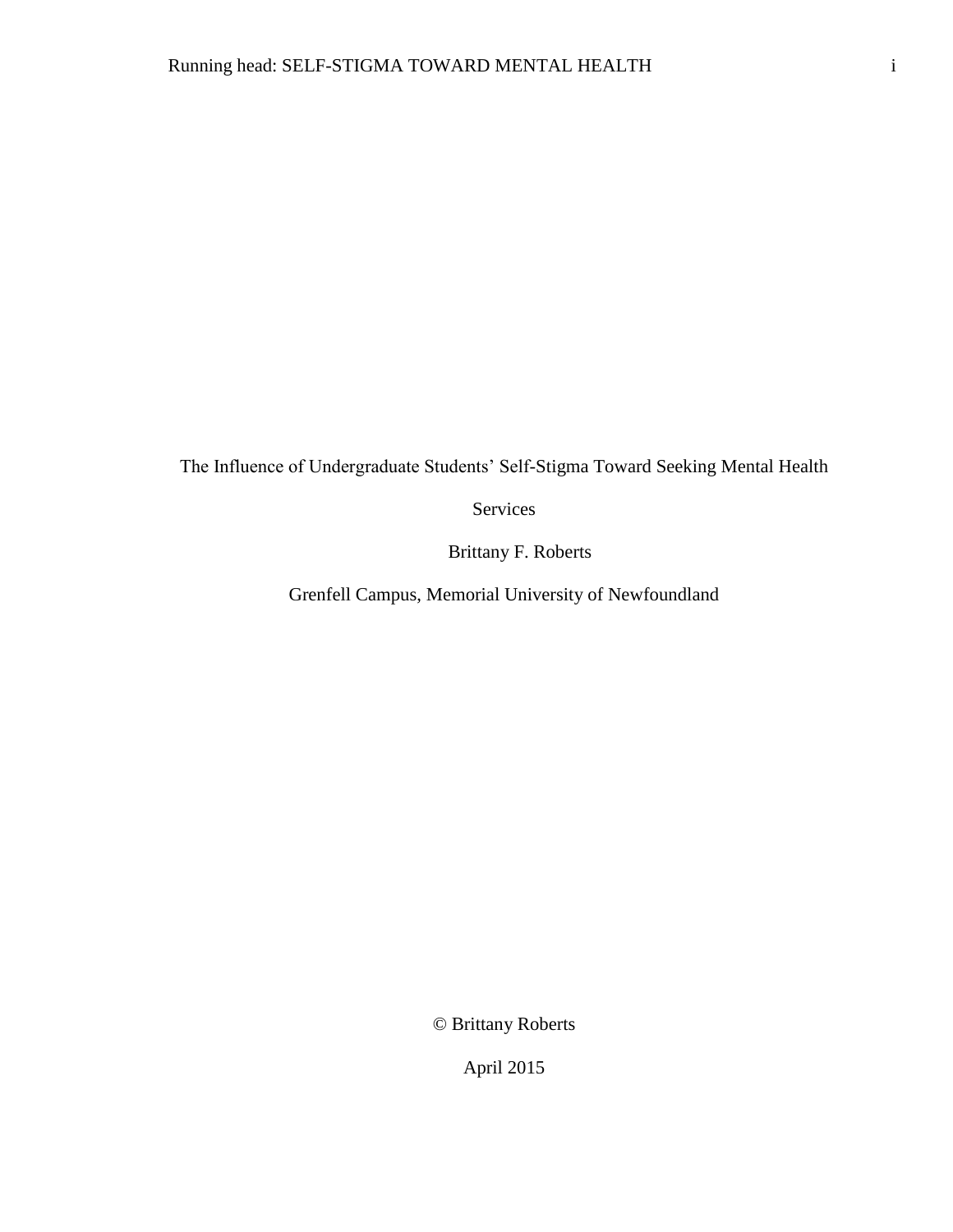#### **Acknowledgements**

There are a number of people I would like to thank for helping make this thesis possible. First, and foremost, I would like to thank my supervisor Dr. Sonya Corbin Dwyer. Thank you for encouraging my research and allowing me to pursue my interests. I would also like to thank you for keeping me motivated. This motivation enabled me to complete this thesis in a comfortable and timely matter. I am very grateful for the time, support, and guidance you have offered me throughout the past two semesters.

I would also like to thank Dr. Pete Stewart for putting up with me throughout my entire degree. You have helped me so much over the past four years and I really appreciate everything you have done. I also want to thank you for agreeing to be my second reader for my thesis and for the time you have taken from your schedule to help me with this project. I am extremely appreciative for your kindness and support.

Kelly Brown, you have been amazing over the duration of my degree. Your jokes and brilliant comments have helped make my university experience a pleasant one. Thank you for helping me with my thesis and offering resources to guide me along the way. All of your advice has been and will continue to be greatly appreciated.

I would also like to send a huge thank you to my peers, Alissa-Rae Bellows, Sam Curnew, and Felicia Rideout. You have all been a godsend throughout the past year. Without you, this thesis project would have been a lot more stressful (than it already was). Thank you for offering your encouragement, lending an open ear when I needed to rant, and for constantly making me laugh.

Finally, I would like to say thank you to everyone who participated in my study. You have all made this project possible. I am beyond grateful for your help.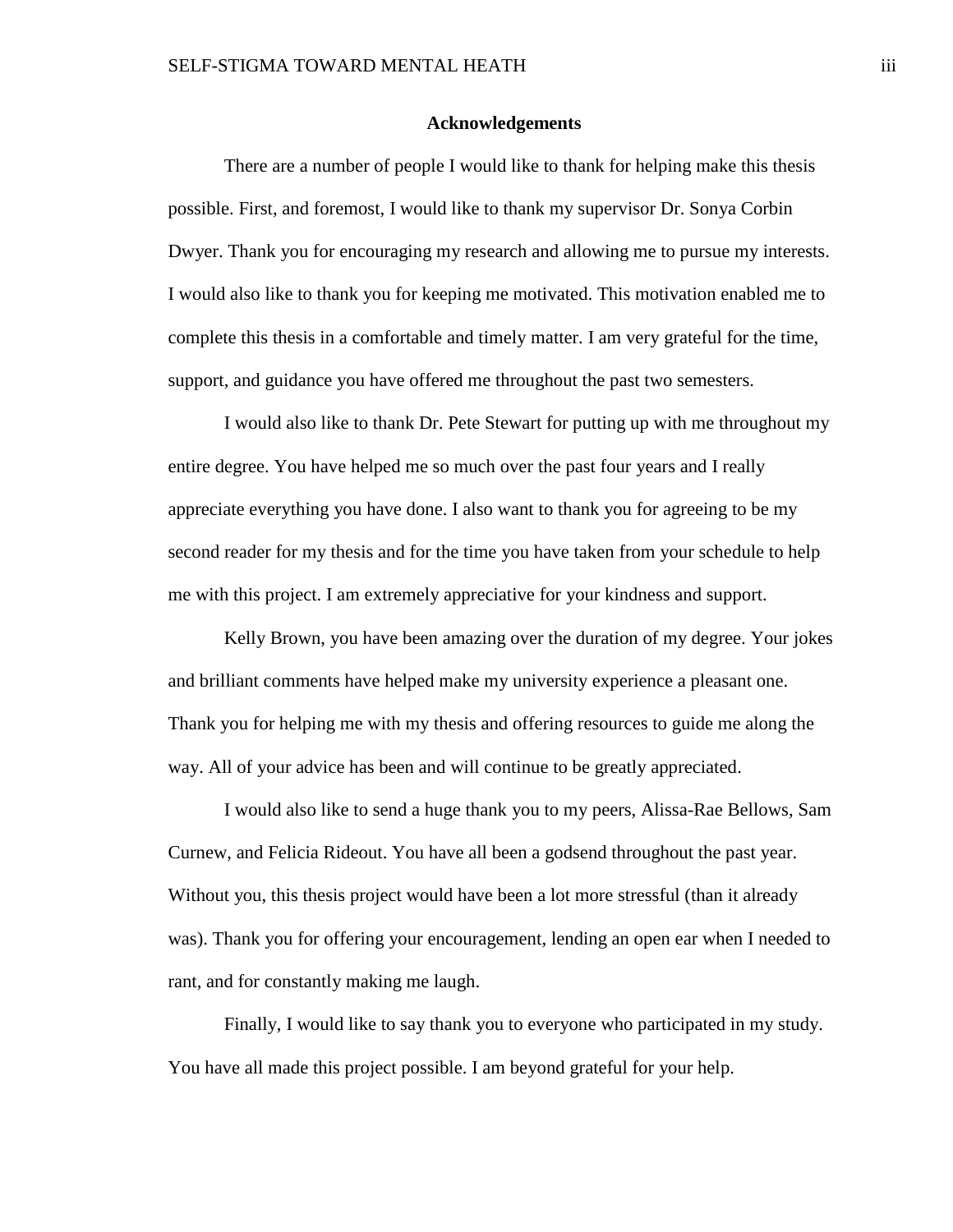| Appendix E: Attitudes Toward Seeking Professional Psychological Help Scale34 |  |
|------------------------------------------------------------------------------|--|
|                                                                              |  |
|                                                                              |  |

## **Table of Contents**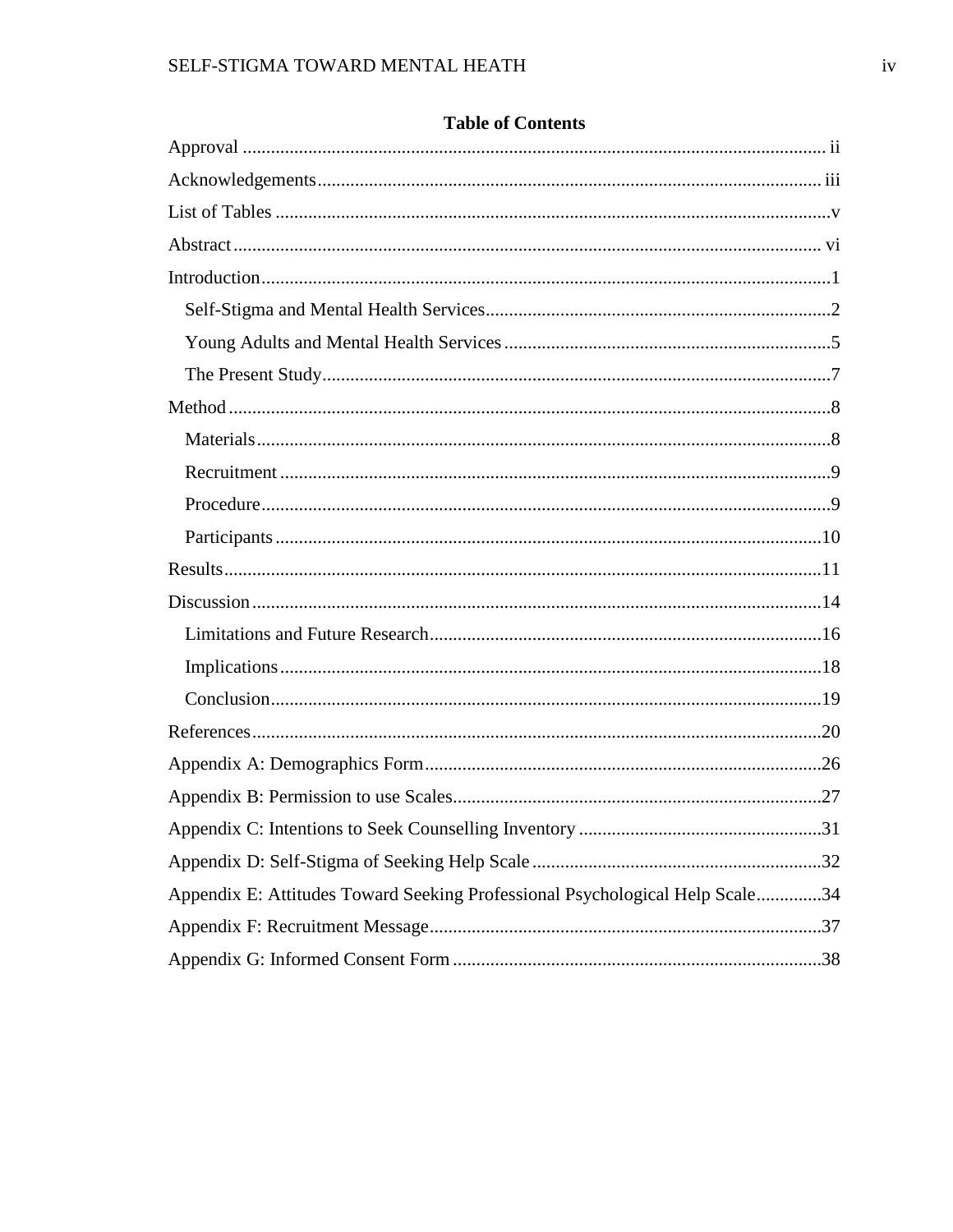# **List of Tables**

| Results of Participants' Attitudes Toward Seeking Professional Psychological Help13 |  |
|-------------------------------------------------------------------------------------|--|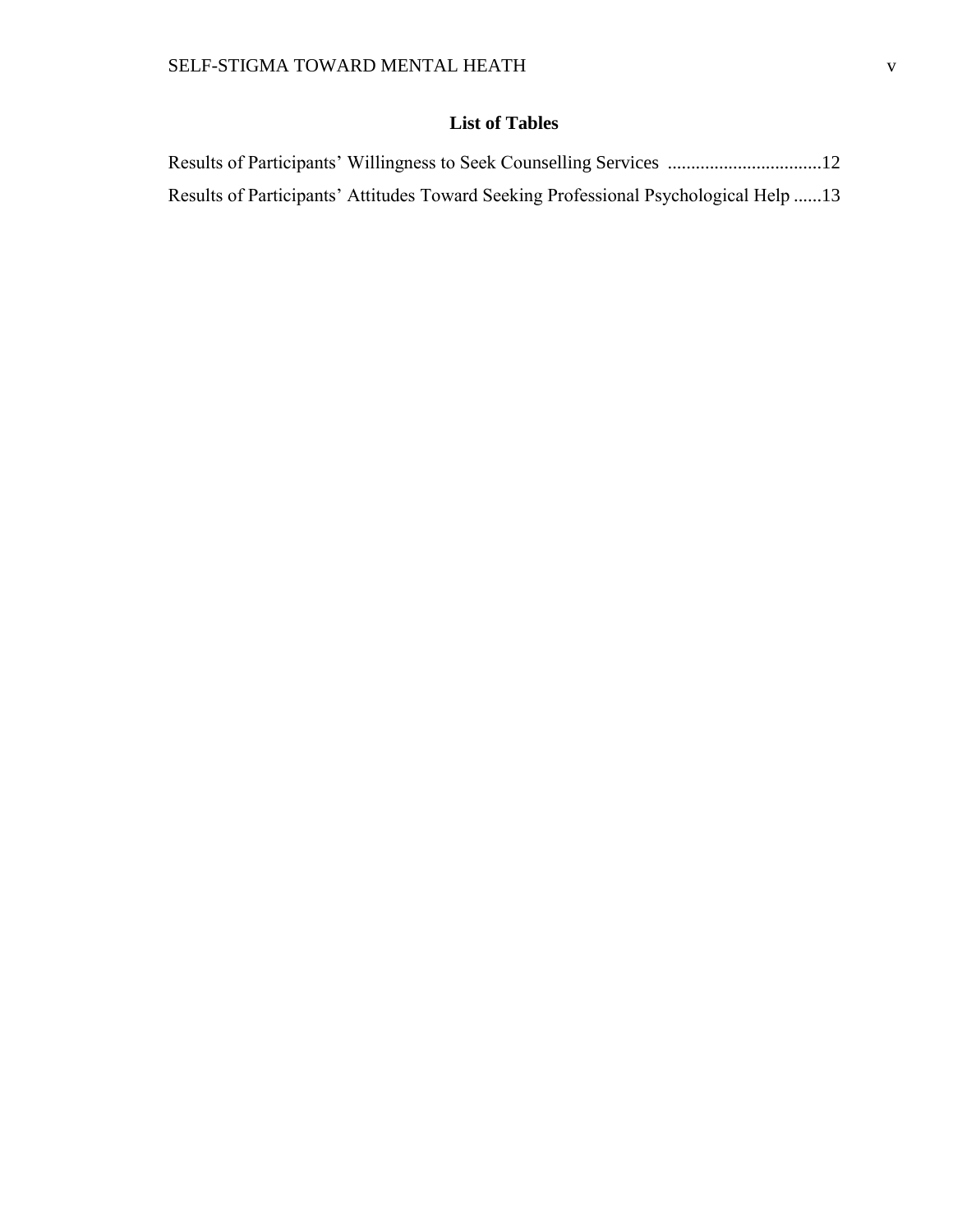#### **Abstract**

Young adults are rated as least likely to seek counselling services when the need arises in comparison to other age groups. Self-stigma refers to one's belief that he or she will be socially rejected due to efforts to seek counselling and is a key indicator as to whether an individual will seek mental health services (Vogel et al., 2009). This study examined whether stigma associated with mental health services remains prevalent among undergraduate students. More specifically, this study aimed to identify the role of selfstigma and attitudes toward mental health services on a university students' willingness to seek professional psychological help. Two hypotheses were proposed in this study. First, it was hypothesized that self-stigma would influence one's willingness to seek counselling services. Second, it was hypothesized that high levels of self-stigma would be strongly associated with negative attitudes toward seeking treatment. One hundred and thirty-five students (118 females and 17 males) were recruited to participate in this study. Data was collected using a battery of surveys including: *Intentions to Seek Counselling Inventory* (Cash et al., 1975)*, Self-Stigma of Seeking Help Scale* (Vogel et al., 2006)*,* and *Attitudes Toward Seeking Professional Psychological Help Scale* (Fischer & Farina, 1995). Results from multiple regression analyses supported both hypotheses. The findings of this study may help mental health professionals to understand the amount of self-stigma that is attached to seeking mental health services and offer suggestions for addressing negative attitudes. The findings also indicate a need for additional research to both identify and monitor the negative influences of self-stigma.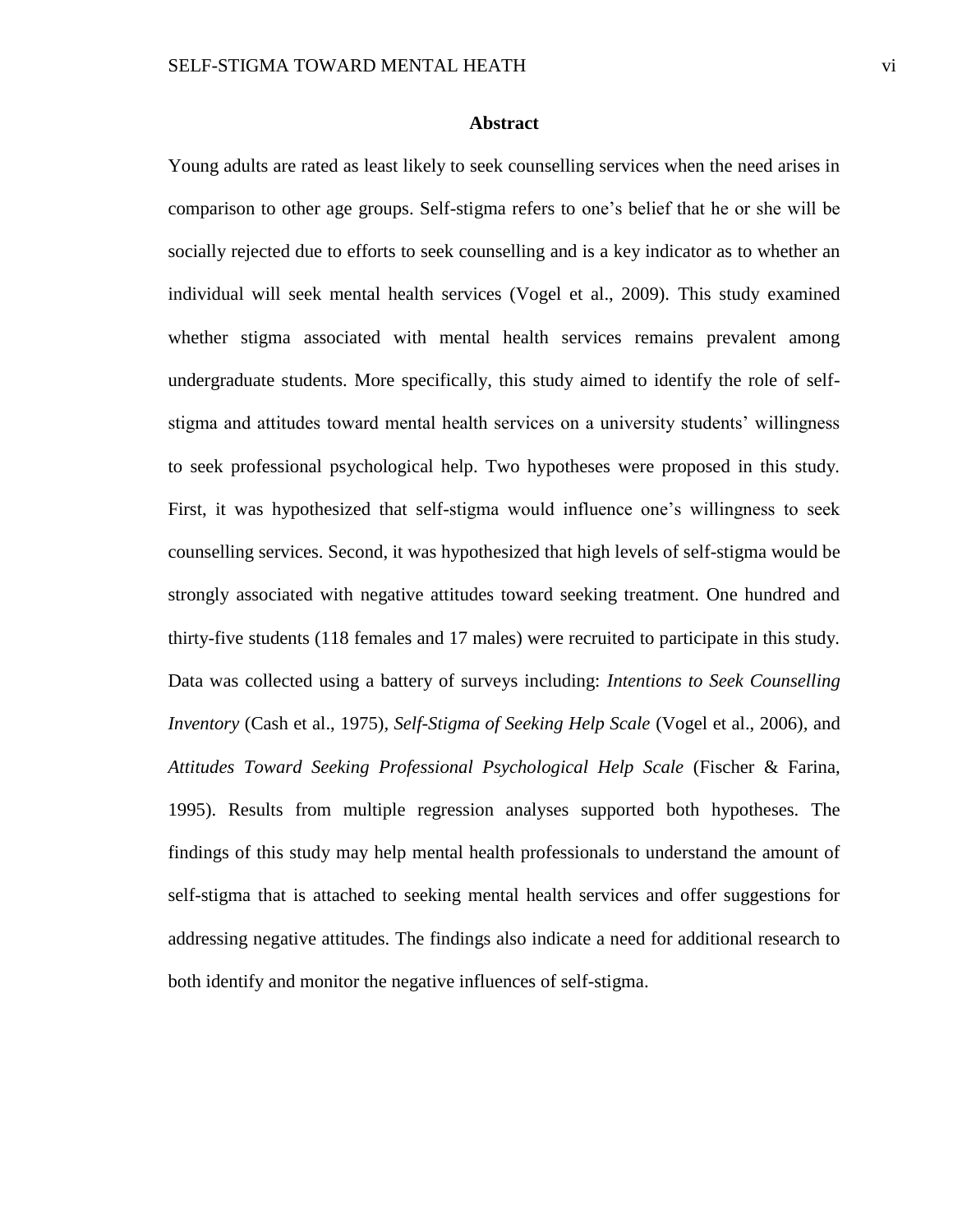#### **Introduction**

Stigma is perhaps the most commonly noted reason why an individual is hesitant to seek mental health services. In fact, as little as only 11% of people who experience a problem that is diagnosable seek professional psychological help (Andrews et al., 2001). This could be due, in part, to the various forms of stigmatization that mental health services receive. Stigma refers to the prejudice experienced by individuals within a social situation; in other words, how an individual is perceived in specific contexts. The individual must perceive the encountered stigma as negative and attribute it to improper or unjust treatment of a group; such as labelling and other forms of discrimination (Andrews, Issakidis, & Carter, 2001). In society, this 'group' will likely be acknowledged as disadvantaged in some way or another.

There has been extensive research on stigma toward seeking mental health services. Three distinct domains of stigma have been described; public stigma, stigma by close others, and self-stigma (Kim, 2007; Vogel, Wade, et al., 2009; Vogel, Wade, & Haake, 2006). First, public stigma refers to the perception of a society's stigma toward seeking counselling (Corrigan, 2004). Second, stigma by close others refers to the perception of stigma toward seeking help held by members of an individual's social circle (Vogel, Wade, et al., 2009). Third, self-stigma refers to one's belief that he or she will be socially rejected due to efforts to seek counselling (Vogel, Wade, et al., 2009), while Major and O'Brien (2005) refer to the perceived discrimination, rejection, or devaluation that an individual may experience if he or she receives as counselling as counselling stigma. For the purposes of this study, the term self-stigma is used.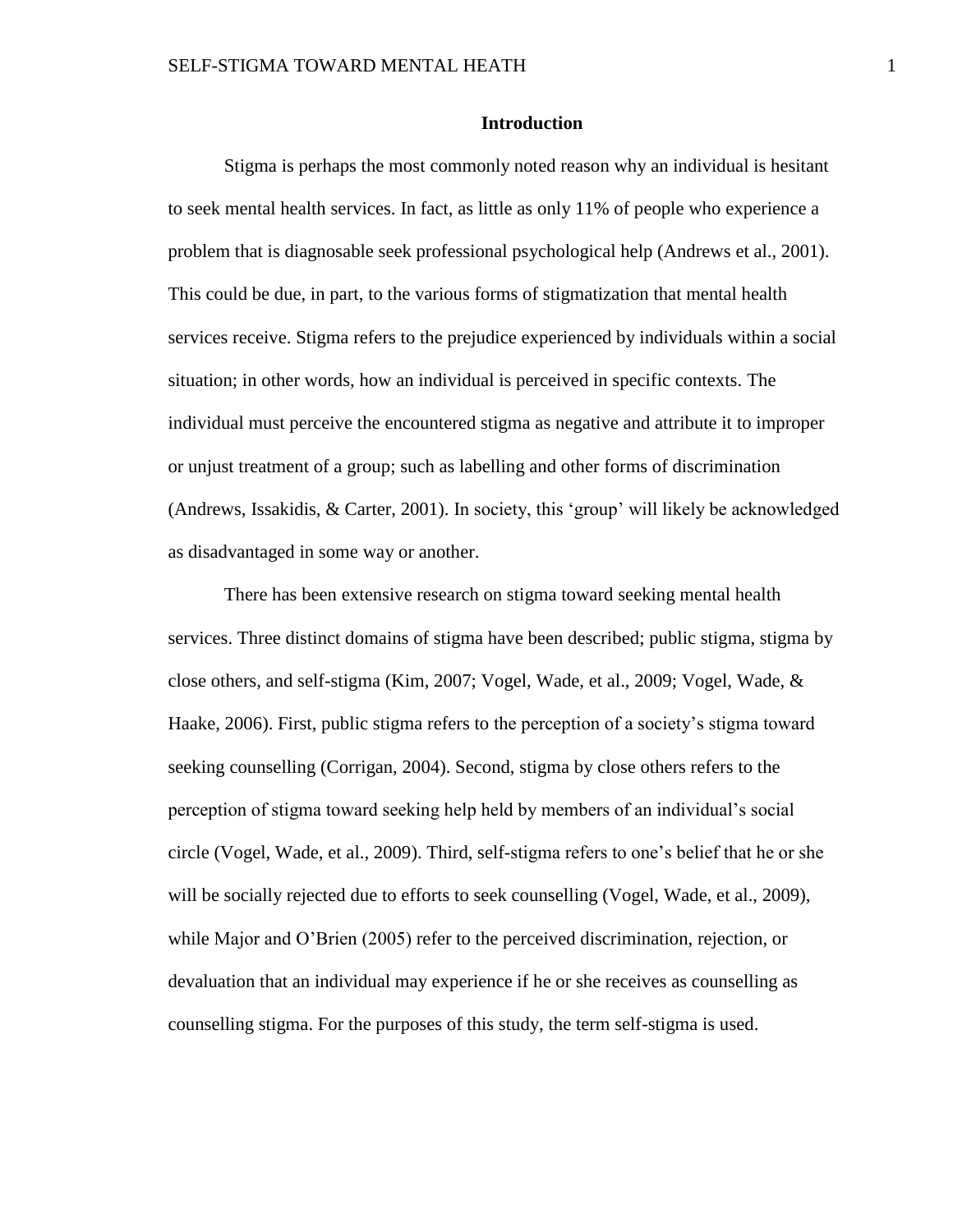#### **Self-Stigma and Mental Health Services**

The effects of self-stigma can be detrimental to an individual, through negative impacts on self-esteem, self-efficacy, and self-worth. Since self-stigma coincides with these other factors, the influence of public stigma on one's willingness to seek help seems to decrease when an individual experiences self-stigma (Vogel, Wade, et al., 2009). Therefore, self-stigma can be viewed as a mediator between perceived public stigma and one's motivation to seek mental health services. In other words, the negativity that is attached to public stigma can contribute to an individual's internalization of society's less desirable messages about mental illness (Link et al., 1989). Many researchers argue that an individual's attitude toward seeking counselling is partnered with one's willingness to seek help when the need arises. According to Vogel et al. (2003), negative societal perceptions of those who seek mental health services can lead individuals to internalize these images, thus creating feelings of inadequacy, weakness, and inferiority. Recent research has also concluded that individuals who internalize and fear being labelled as mentally ill exhibit lower self-esteem (Link, Strueing, Neese-Todd, Asmusen, & Phelan, 2001). In addition, other research suggests that individuals experiencing difficulty in their life are not likely to seek nonprofessional help (i.e., friends or family) due to fear of embarrassment or being viewed as incompetent (Mayer & Timms, 1970).

Unfortunately, many people attempt to manage emotional trauma through use of other options that exclude counselling (Vogel et al., 2003). The option of seeking professional psychological help is typically seen as a last resort. In addition, an individual with a mental illness that attends counseling sessions is more likely to terminate the treatment early due to the general stigma associated with mental health services (Sirey et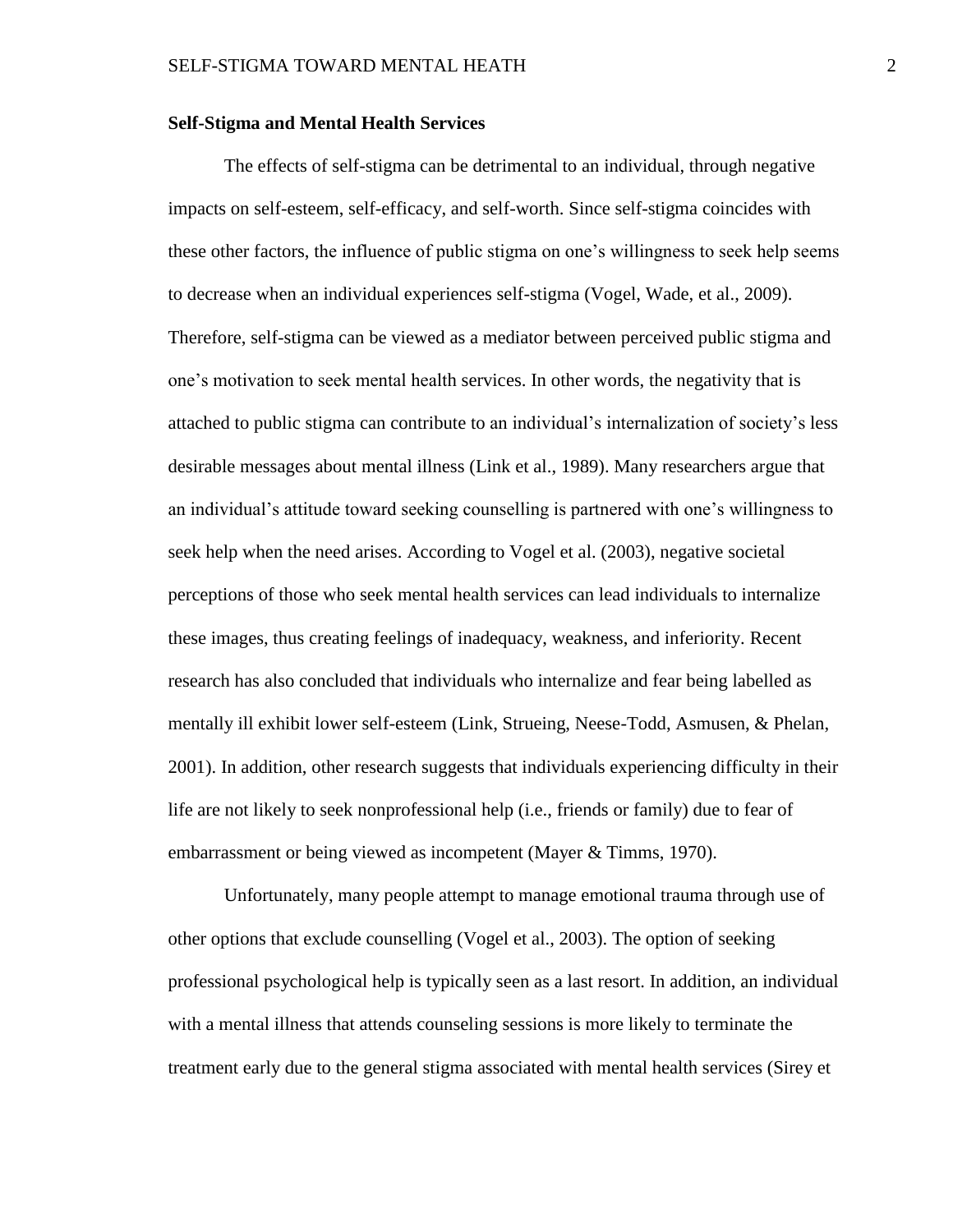al., 2001). Corrigan (2004) suggests that individuals are unwilling to seek counselling even when the potential consequences can be detrimental on an individual's psychological well-being; such as increased suffering.

It is important to note that oftentimes the stigma attached to being a counselling client differs from the stigma attached to being a mental health patient. Vogel, Wade, et al. (2007) assert that researchers have found that there is more stigma toward individuals who seek counselling than individuals who do not. Additionally, past research results have suggested that the general population holds negative views of counselling clients (Corrigan, 2004). In fact, counseling clients have been greatly frowned upon by society in comparison to non-counselling clients and thus treated in a more negative manner by its members (Sibicky & Dovidio, 1986). Furthermore, Ben-Porath (2002) contended that individuals' seeking counseling for depression are viewed as more emotionally unstable, less interesting, and less self-assured than individuals seeking assistance for back pain by a sample of the general population. Therefore, it is likely to assume that a disorder itself is not the only collector of stigmatization; psychological services are negatively stigmatized as well.

Since psychological services are often associated with negative perceptions from society, it is not surprising that individuals choose to suppress their emotional concerns to avoid stigma. According to Overbeck (1977), people are less likely to seek mental health services when the issues, such as feelings of depression or anxiety, are perceived negatively by others. Once again, it is evident that the impact of stigma, in this case selfstigma, can predict whether an individual will seek help. The majority of research has focused on the level of distress an individual feels before he or she will seek counselling.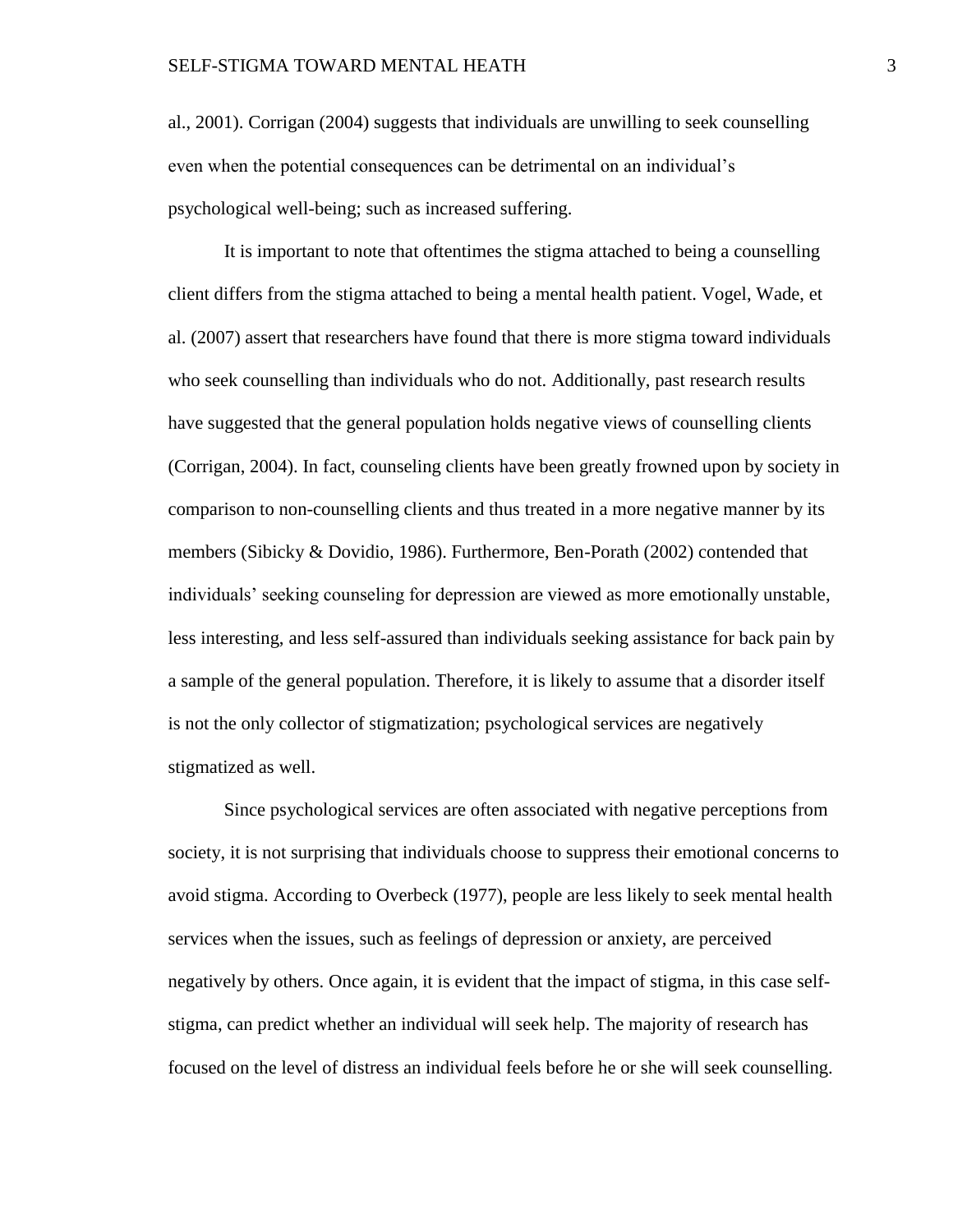Kushner and Sher (1989) suggested that the level of distress from both symptoms and stigma should be considered, along with other factors that may decrease or increase the likelihood of seeking mental health services. It has been argued that these factors can be categorized as approach factors or avoidance factors (Kushner & Sher, 1989).

An approach factor refers to an increased likelihood that an individual will seek professional help when he or she is experiencing distress (Kushner & Sher, 1989). In contrast, avoidance factors can be seen as those that decrease the likelihood that an individual will seek out services, such as fear of treatment (Deane & Todd, 1996), desire to keep personal information private (Cepeda-Benito & Short, 1998), and desire to refrain from encountering a possible increase of unwanted or painful feelings (Komiya et al., 2000). Deane and Todd (1996) assert that these avoidance factors can possibly have a greater influence than approach factors on help-seeking attitudes.

Recent research suggests that perhaps the most important avoidance factor with regards to seeking counselling services is one's comfort level with sharing personal information or emotional distress with a counsellor (Vogel  $&$  Wester, 2003). An individual who verbally communicates his or her thoughts, feelings, beliefs, or attitudes to another person is known to be high in self-disclosure (Leaper, Carson, Baker, Holiday, & Myers, 1995). Furthermore, individuals who tend to conceal personal information have reported having less positive attitudes regarding seeking help and are less likely to attend therapy (Kelly & Achter, 1995). It has also been reported that self-concealers are threetimes more likely to avoid seeking counselling when they have experienced emotional distress (Cepeda-Benito & Short, 1998). Although self-disclosure has only been considered in recent research, it is suggested to be tremendously important. For this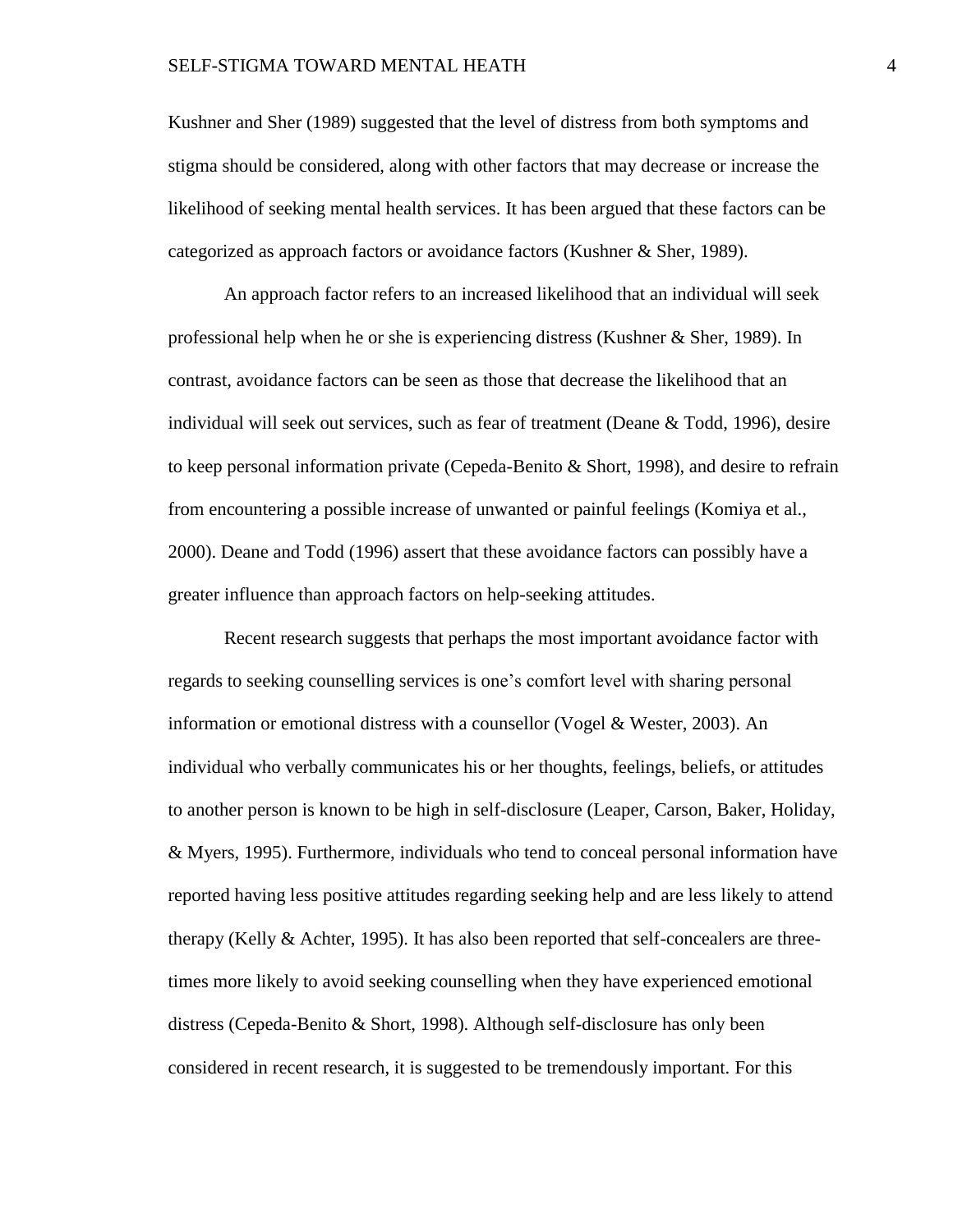reason, there is a need for a better understanding of the role self-disclosure plays in one's willingness to seek psychological services.

#### **Young Adults and Mental Health Services**

Among all age groups in the United States, young adults are rated as least likely to seek help when the need exists (Substance Abuse and Mental Health Services Administration, 2006). For instance, a study with over 5000 college and non-college students found that approximately 47% of students met the diagnostic criteria for a mental illness; however, only 20% of those meeting the criteria sought mental health services (Blanco et al., 2008). In general, few young adults perceive a need to seek counselling even when they may be at risk for depression, anxiety disorders, or alcohol use disorders (Eisenberg et al., 2007). Additionally, some young adults who admit to wanting psychological services rarely seek treatment (SAMHSA, 2006).

A young adult's intentions to seek mental health services can be impacted for a number of reasons. For instance, personal attitudes that consider mental health services unbeneficial tend to form a barrier between one's willingness and unwillingness to seek counselling. Additionally, the belief that one can handle his or her own problems can also contribute to willingness to inquire for help (Rickwood et al., 2007). Other influences can be concerns about cost of treatment, and lack of knowledge about the options of treatment (Sareen et al., 2007; Mojtabai et al., 2011). Both public stigma and self-stigma appear to be central to young adults' willingness to seek help. According to Eisenberg et al. (2007), one-fifth of college students with unmet mental health needs have stated "I worry what others will think of me" as a main reason for avoiding treatment (pp. 597). In fact, results from the American National Survey on Drug Use and Health indicate that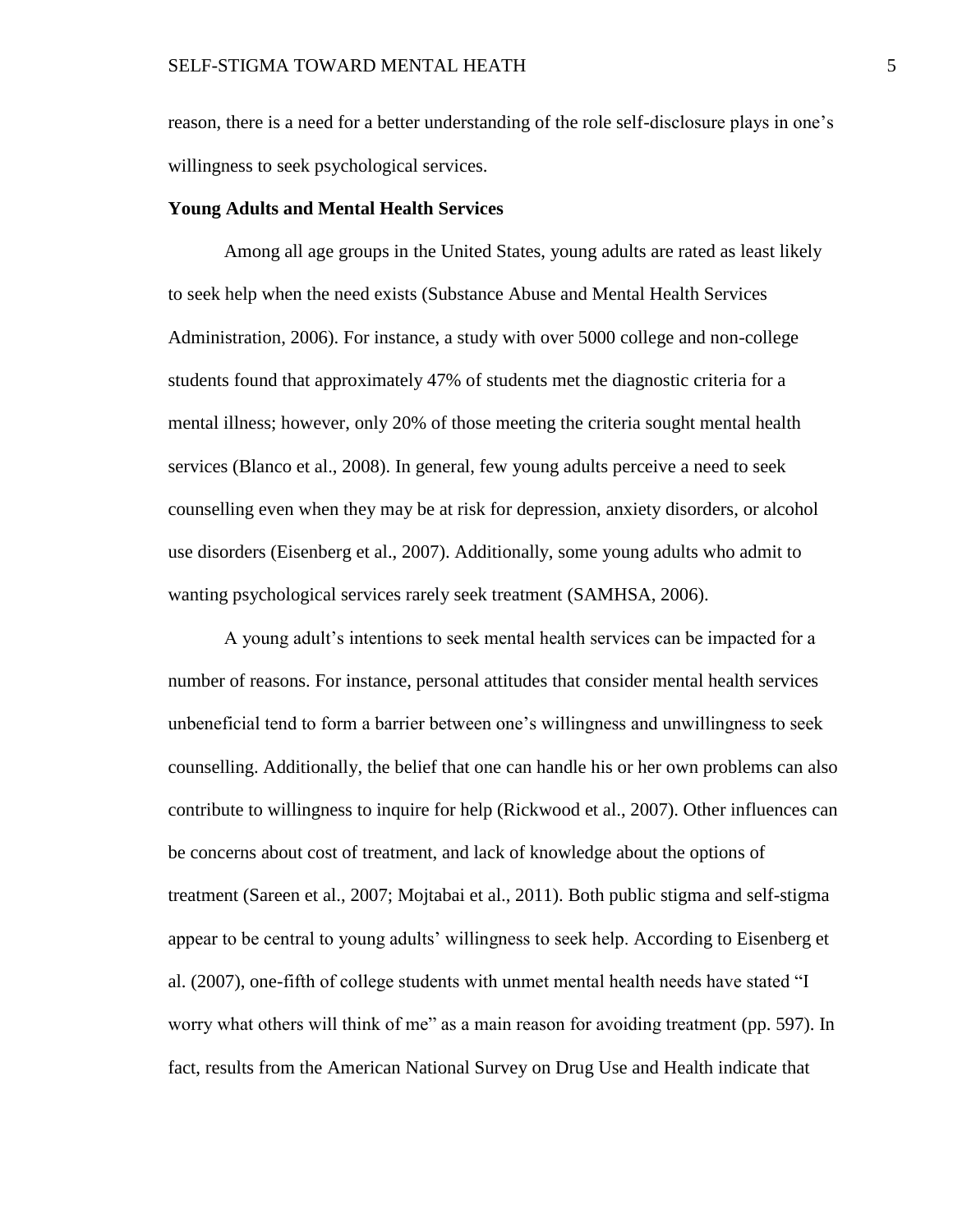concerns about stigma play a huge role in young adults' decision to seek help (SAMHSA, 2006).

Results from the American National Comorbidity Survey also suggest that an estimated one-fifth of individuals that have sought mental health care have terminated treatment due to fear of perceived public stigma (Mojtabai et al., 2011). Corrigan (2004) argues that perceived public stigma has a significant effect on one's intentions to seek psychological services and consequently, it can increase "anxiety, depressive symptoms, substance abuse, social isolation, medication non-compliance, and treatment drop-out" (Sareen et al., 2007; Andrade et al., 2013). Additionally, Eisenberg et al. (2009) found that approximately 65% of college students agreed that "most people would think less of someone who has received mental health treatment" (p. 16). Unfortunately, there have been numerous studies indicating that this perception is common among young collegeattending adults.

Research also indicates that consulting with friends or family seems to interfere with one's intention to seek professional psychological help. In contrast to Mayer and Trimms (1970), Bilican (2013) asserts that when an individual is experiencing some form of emotional distress, 89% will consult friends, 81% will seek help from family, and 32% will look to a clergy. Less than 10% of these individuals will seek professional mental health services (Bilican, 2013). Evidently, recent research suggests that nonprofessionals, such as family and friends, are consulted more often today than in the past. Unfortunately, an individual's intention to seek mental health services still remains much lower in comparison. In addition, the individual's choice to seek consultation from family or friends instead of a professional counselor can hinder the quality of help one receives.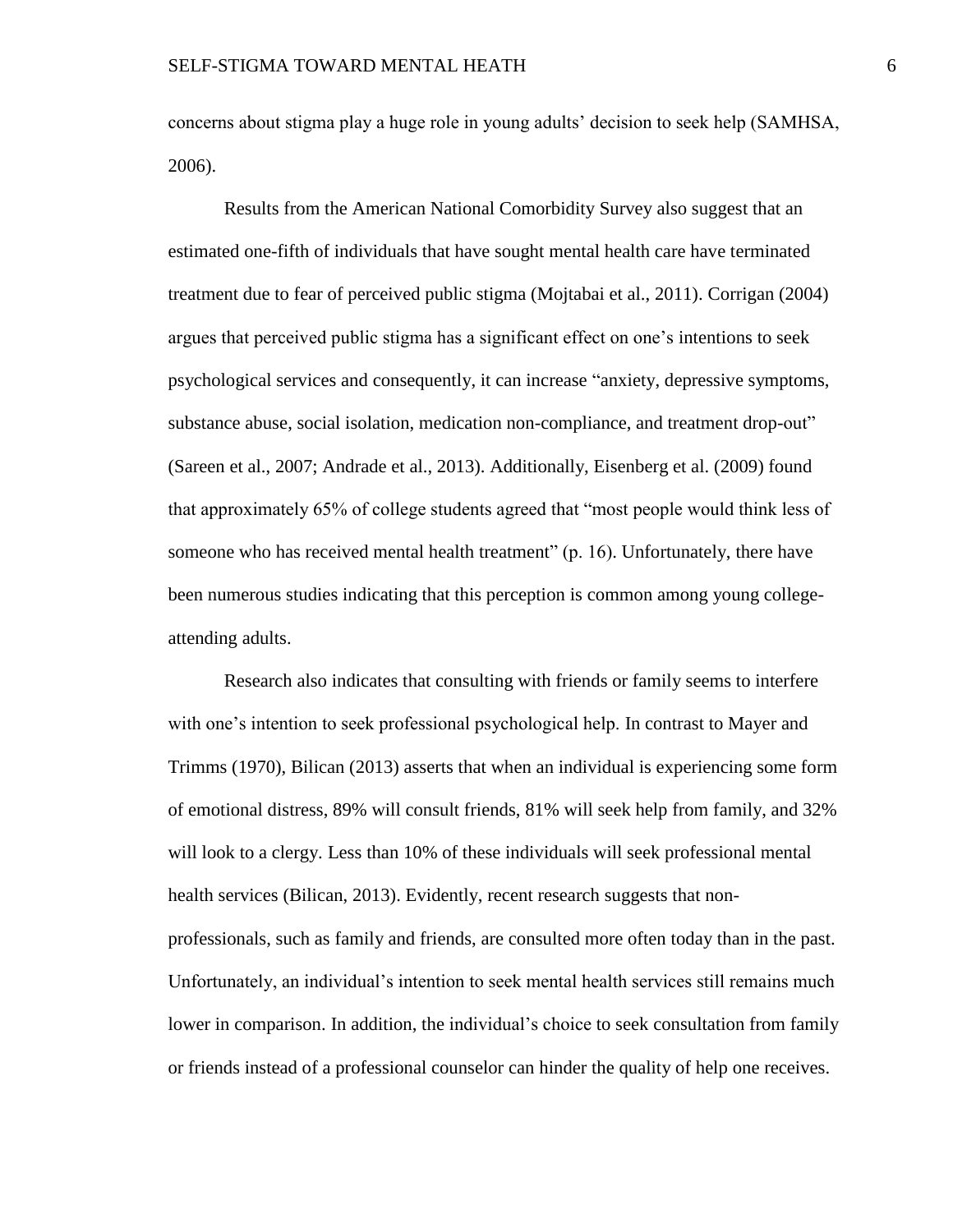A university or college student could seek professional psychological help for a variety of reasons. Cash, Begley, McCown, and Weise (1975) contend that a student may be more likely to seek help due to concerns about weight control, excessive alcohol use, relationship differences, academic work procrastination, self-understanding, loneliness, etc. The pressure which society places on young adults is of great importance to understanding reasons why a student would feel the need to seek counselling services. For instance, an individual who is experiencing feelings of inferiority may desire to seek counselling services; however, the stigma attached to these services may impact the overall decision to inquire.

#### **The Present Study**

The goal of the present study was to examine whether stigma associated with mental health services remains prevalent among undergraduate students. More specifically, this study aimed to identify the role of self-stigma and attitudes toward mental health services on a university students' willingness to seek professional psychological help. The current study had two hypotheses. First, it was hypothesized that self-stigma would influence one's willingness to seek counselling services. Second, it was hypothesized that high levels of self-stigma would be strongly associated with negative attitudes toward seeking treatment. The aim of this study was to provide insight into several factors contributing to these concerns. The results may allow mental health professionals to understand the amount of self-stigma that is attached to seeking mental health services and offer suggestions for addressing negative attitudes.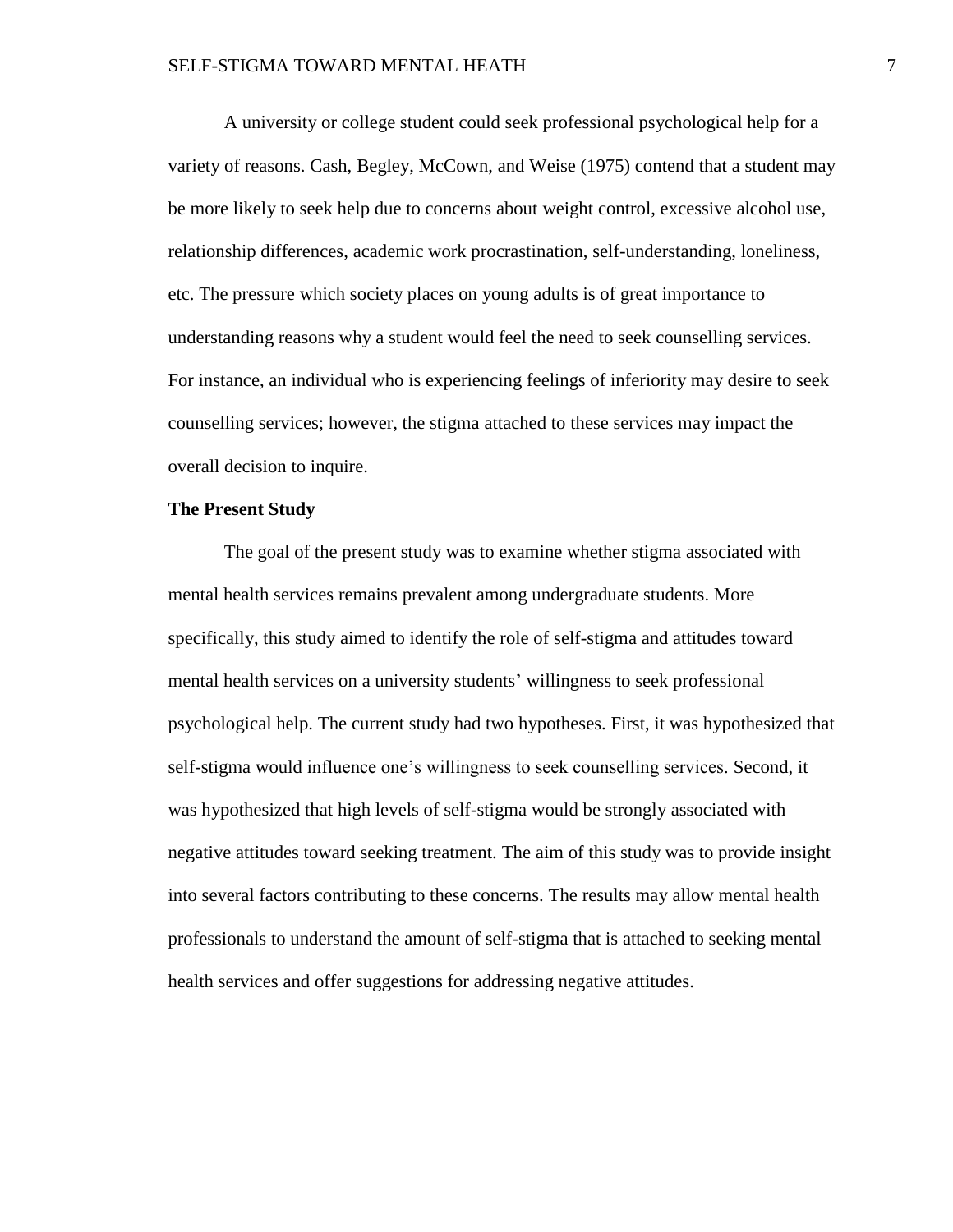#### **Method**

This study explored the influence of self-stigma on both attitudes toward and willingness to seek mental health services. In order to achieve this, three published surveys were utilized.

#### **Materials**

The instrument of data collection was a battery of surveys including (a) *Intentions to Seek Counseling Inventory* (ISCI; Cash, Begley, McCown, & Weise, 1975), (b) *Self-Stigma of Seeking Help scale* (SSOSH; Vogel, Wade, & Haake, 2006), and (c) *Attitudes Towards Seeking Professional Psychological Help Scale-Short Form* (ATSPPH-SF; Fischer & Farina, 1995). Demographics including age, gender, year of study, and major were also asked (see Appendix A). Permission to use these scales was requested and granted from the authors (see Appendix B). The surveys were randomized to increase validity of the study.

The *Intentions to Seek Counseling Inventory* is a 17-item scale (see Appendix C: Cash, Begley, McCown, & Weise, 1975). The ISCI was measured on a 4 point Likert scale ranging from 1 (*Very unlikely*) to 4 (*Very likely*). This scale measures an individuals' likelihood to seek counselling for psychological and interpersonal issues. Items were listed accordingly and included specific reasons as to why an individual would seek mental health services. A sample item is "weight gain".

The *Self-Stigma of Seeking Help* scale is a 10-item scale (see Appendix D: Vogel et al., 2006). The SSOSH was measured on a 5 point Likert scale ranging from 1 (*Strongly disagree*) to 5 (*Strongly agree*). This scale measures how seeking mental health treatment impacts an individual's self-esteem. A sample item is "I would feel inadequate if I went to a therapist for psychological help."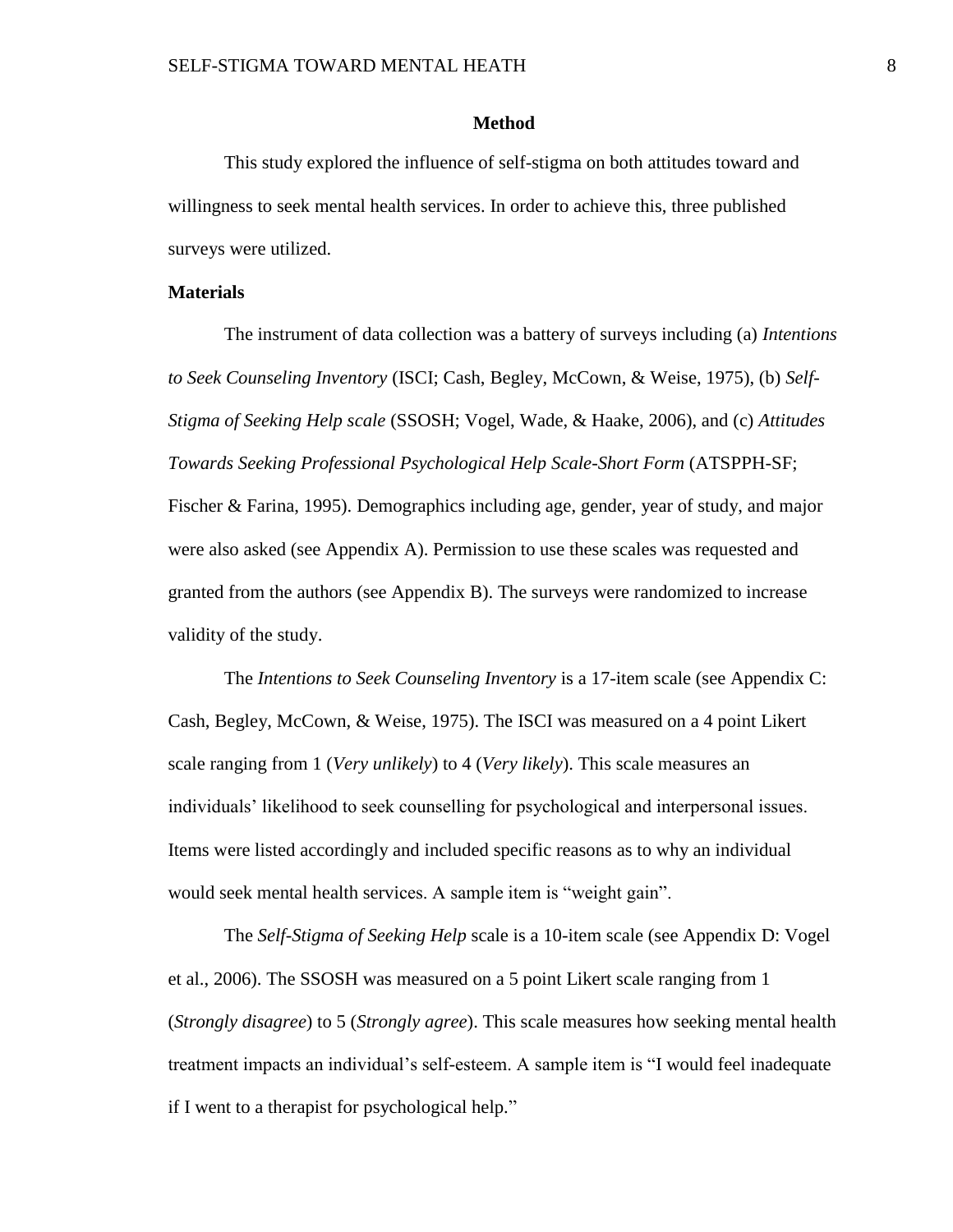The *Attitudes Towards Seeking Professional Psychological Help Scale-Short Form* is a 10-item scale (see Appendix E: Fischer and Farina, 1995) revised from the original 29-item scale (Fischer & Turner, 1970). The ATSPPH-SF was measured on a 4 point Likert scale ranging from 1 (*Strongly disagree*) to 4 (*Strongly agree*). This scale measures an individual's attitudes toward seeking help from mental health professionals when they experience general psychological problems. A sample item is "I would want to get psychological help if I were worried or upset for a long period of time."

The three questionnaires were uploaded to SurveyMonkey, preceded by an informed consent form (see Appendix G).

#### **Recruitment**

Participants were recruited through email notifications using the Grenfell listerv and career development coordinator on campus, posters around the Grenfell Campus and Western Regional School of Nursing, and social media resources such as the Psychology Society's Facebook page and personal Facebook accounts (see Appendix F). First year psychology students received extra credit for their participation.

#### **Procedure**

Participants were first informed that anonymity was guaranteed and that completing the surveys indicated their consent to partake in the study. Each participant was asked to complete all questionnaires and was informed that each questionnaire took approximately 5 minutes to complete. In addition, it was noted that no IP addresses would be obtained.

Potential participants for this study were undergraduate students. Therefore, prior to partaking in the survey, each respondent was asked to select whether they were an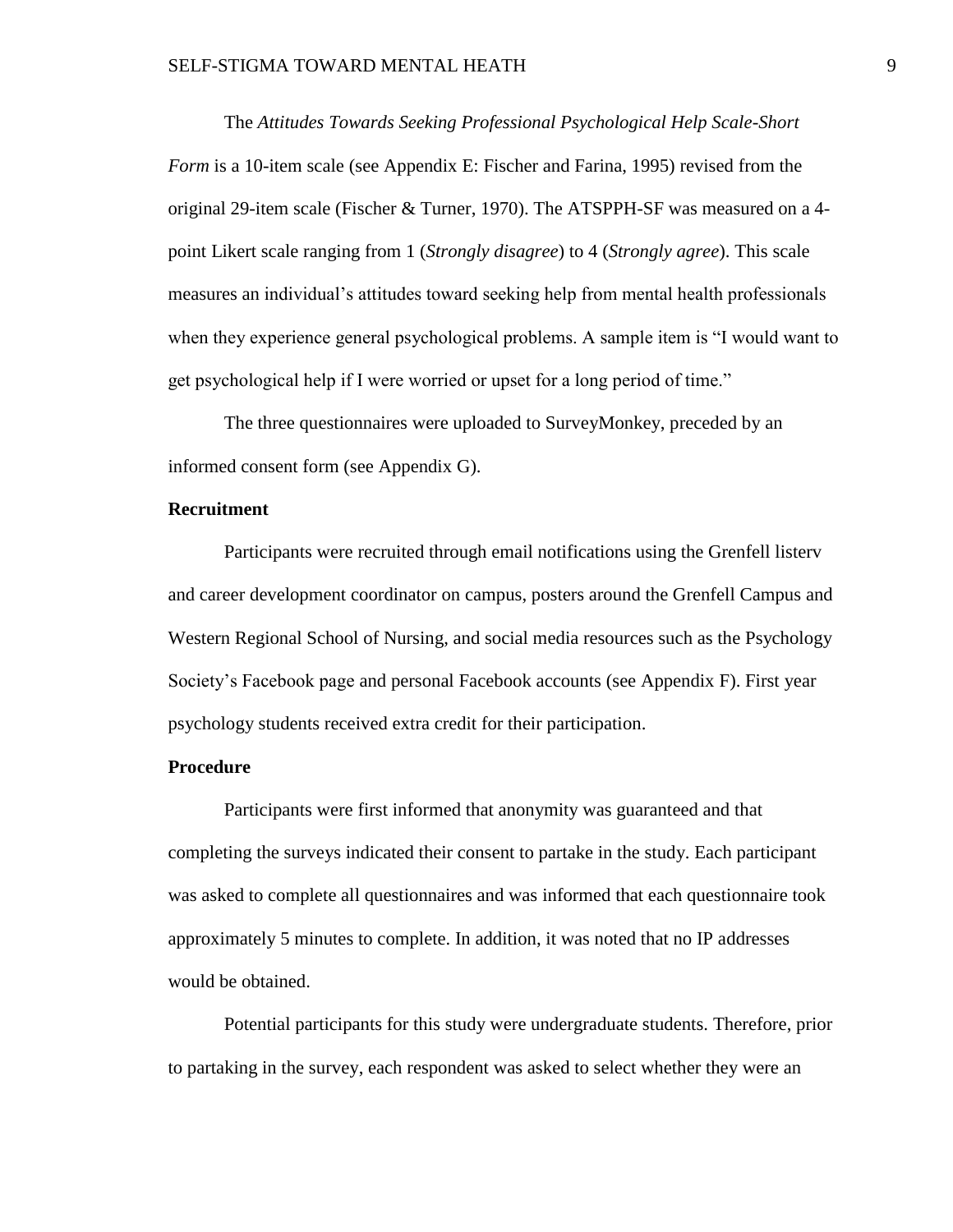undergraduate student. Individuals selecting "no" were immediately directed to a webpage outside of the survey that thanked them for their interest, while individuals selecting "yes" were directed to the three surveys. After completion of the questionnaires, participants were asked to include their demographic information. Once this task was fulfilled, participants were directed to the last webpage of the survey that thanked them for their participation.

### **Participants**

One hundred and thirty-five undergraduate university students (118 females and 17 males) participated in this study. Of the participants, 41% were in their first year, 13% in their second year, 11% in their third year, 22% in their fourth year, and 7% in their fifth year. The rest were sixth year students (1%), seventh year students (1%), or did not specify their year in school (4%). The age of participants' ranged from 18 to 29 years, with a mean of 20.3 and a standard deviation of 2.4. The majority of students were psychology majors (42%). Other majors indicated included general science, (9%), nursing (8%), English (6%), and mathematics (3%).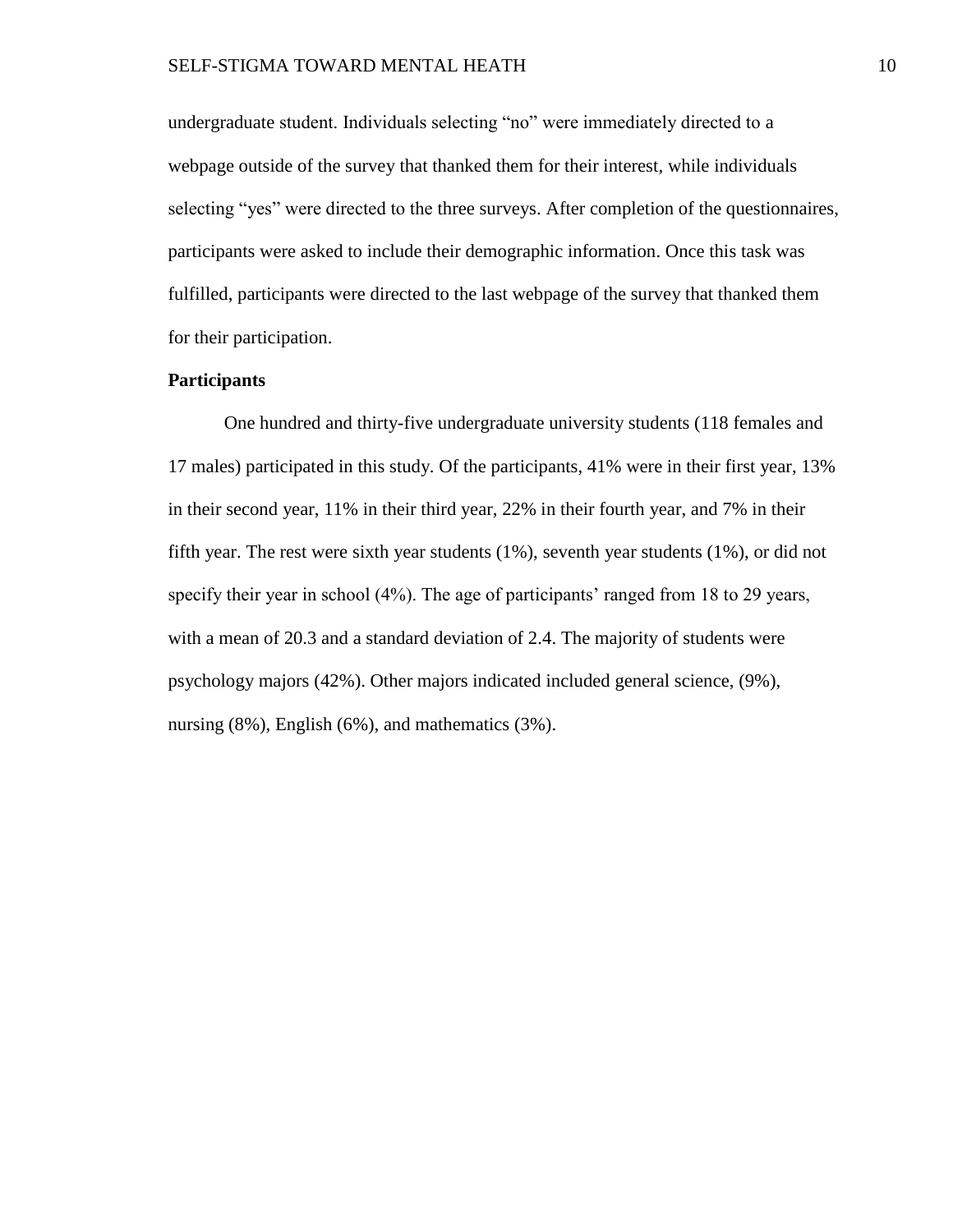#### **Results**

The present study was conducted to examine the influence of undergraduate students' self-stigma toward seeking mental health services. In order to test the hypotheses, multiple regression analyses were used by collecting data from 123 respondents. Several participants did not respond to all questions in the surveys and therefore were excluded from the analyses.

It was first hypothesized that self-stigma would influence one's willingness to seek counselling services. Utilizing the enter method in the first multiple regression analysis, six possible predictors were included to explore willingness to seek counselling as measured by the *Intentions to Seek Counselling Inventory* (ISCI). These predictors were (a) the total score of *the Self-Stigma of Seeking Help* scale (SSOSH), (b) the total score of the *Attitudes Toward Seeking Professional Psychological Help* scale (ATSPPH), (c) whether the participant was a psychology major or not, (d) the age of the participant, (e) the gender of the participant, and (f) the year of study the participant was currently in. Basic descriptive statistics and coefficients are shown in Table 1. The result of the overall regression was significant and accounted for 24% of the variance pertaining to willingness to seek counselling services,  $F(6, 116) = 6.1$ ,  $p < .005$ ,  $R^2 = .24$ . Two predictors, one's self-stigma ( $\beta$  = -.26) and one's attitudes ( $\beta$  = .32) were significantly related to willingness to seek counselling services. However, major ( $\beta$  = -.07), age ( $\beta$  = -.20), gender ( $\beta$  = .04), and year of study ( $\beta$  = .18) were not significantly related to willingness to seek counselling services.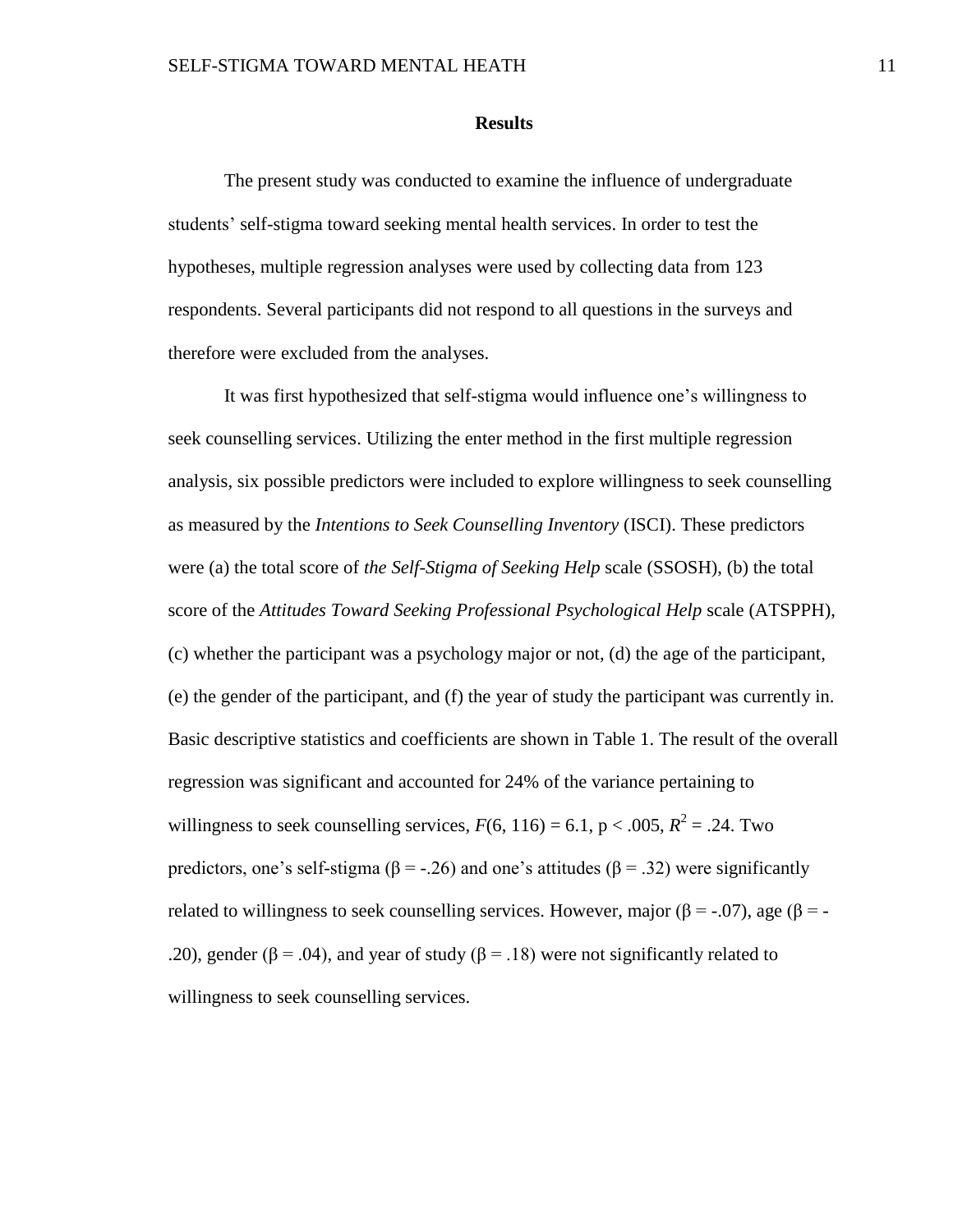Table 1 shows the standardized and unstandardized regression coefficients, along with the standard errors and significance values for each predictor of willingness to seek counselling services as measured by the *Intentions to Seek Counselling Inventory* (ISCI). Table 1

|                        | $\boldsymbol{b}$ | SE B  |        | n          |
|------------------------|------------------|-------|--------|------------|
| Step 1                 |                  |       |        |            |
| Constant               | 38.90            | 10.17 |        | p < .001   |
| Self-stigma (SSOSH)    | $-.32$           | .12   | $-.26$ | $p = .010$ |
| Attitudes (ATSPPH)     | .65              | .21   | .32    | $p = .003$ |
| Major (Psych or other) | $-1.25$          | 1.52  | $-.07$ | $p = .415$ |
| Age                    | $-.70$           | .41   | $-.20$ | $p = .092$ |
| Gender                 | .98              | 2.32  | .04    | $p = .673$ |
| Year of Study          | 1.03             | .64   | .18    | $p = .108$ |

*Linear model of predictors of willingness to seek counselling services.*

*Note.*  $R^2 = .24$ 

The second hypothesis proposed that high levels of self-stigma would be strongly associated with negative attitudes toward seeking treatment. To test this prediction, a second simultaneous multiple regression examined whether the SSOSH score, ISCI score, the participants' major, age, gender, or year of study were significantly related to their attitudes toward seeking mental health services. The overall regression was significant and accounted for 43% of the variance pertaining to attitudes toward seeking counselling services,  $F(6, 116) = 14.36$ ,  $p < .005$ ,  $R^2 = 43$ . Basic descriptive statistics and coefficients are shown in Table 2. This analysis revealed that self-stigma ( $\beta$  = -.38), age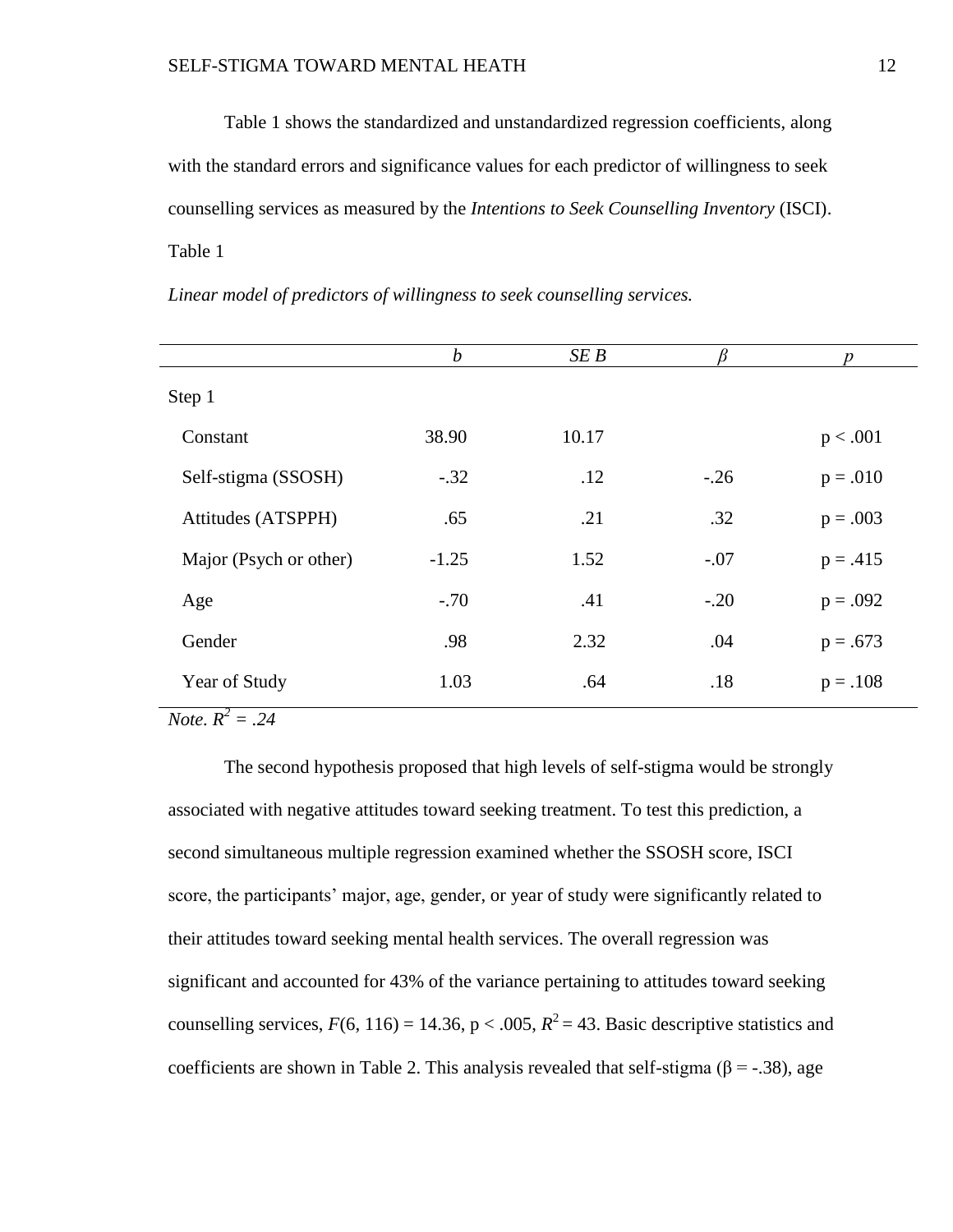$(β = .28)$ , whether one majored in psychology or not  $(β = .16)$ , and one's intentions to seek counselling services ( $\beta$  = .24) were related to overall attitudes towards seeking professional psychological help, with self-stigma being the strongest predictor, followed by willingness to seek services. There was no significant relationship between gender (β = -.11) and one's attitudes toward seeking these services. Also, there was no significant relationship between one's year of study  $(\beta = 14)$  and his or her attitudes.

Table 2

*Linear model of predictors of attitudes toward seeking professional psychological help.*

|                        | $\boldsymbol{b}$ | SEB  |        | $\boldsymbol{p}$ |
|------------------------|------------------|------|--------|------------------|
| Step 1                 |                  |      |        |                  |
| Constant               | 22.04            | 4.04 |        | p < .001         |
| Self-stigma (SSOSH)    | $-.23$           | .05  | $-.38$ | p < .001         |
| Age                    | .49              | .17  | .28    | $p = .004$       |
| Gender                 | $-1.58$          | .96  | .12    | $p = .105$       |
| Year of Study          | $-.39$           | .27  | $-.14$ | $p = .150$       |
| Major (Psych or other) | 1.14             | .63  | .16    | $p = .027$       |
| Willingness (ISCI)     | .12              | .04  | .24    | $p = .003$       |

*Note.*  $R^2 = .43$ 

The results of multiple regression analyses supported both hypotheses. Results revealed that self-stigma was a significant predictor of willingness to seek counselling. In the second analysis, self-stigma was identified as the strongest influence of attitudes toward seeking professional psychological services.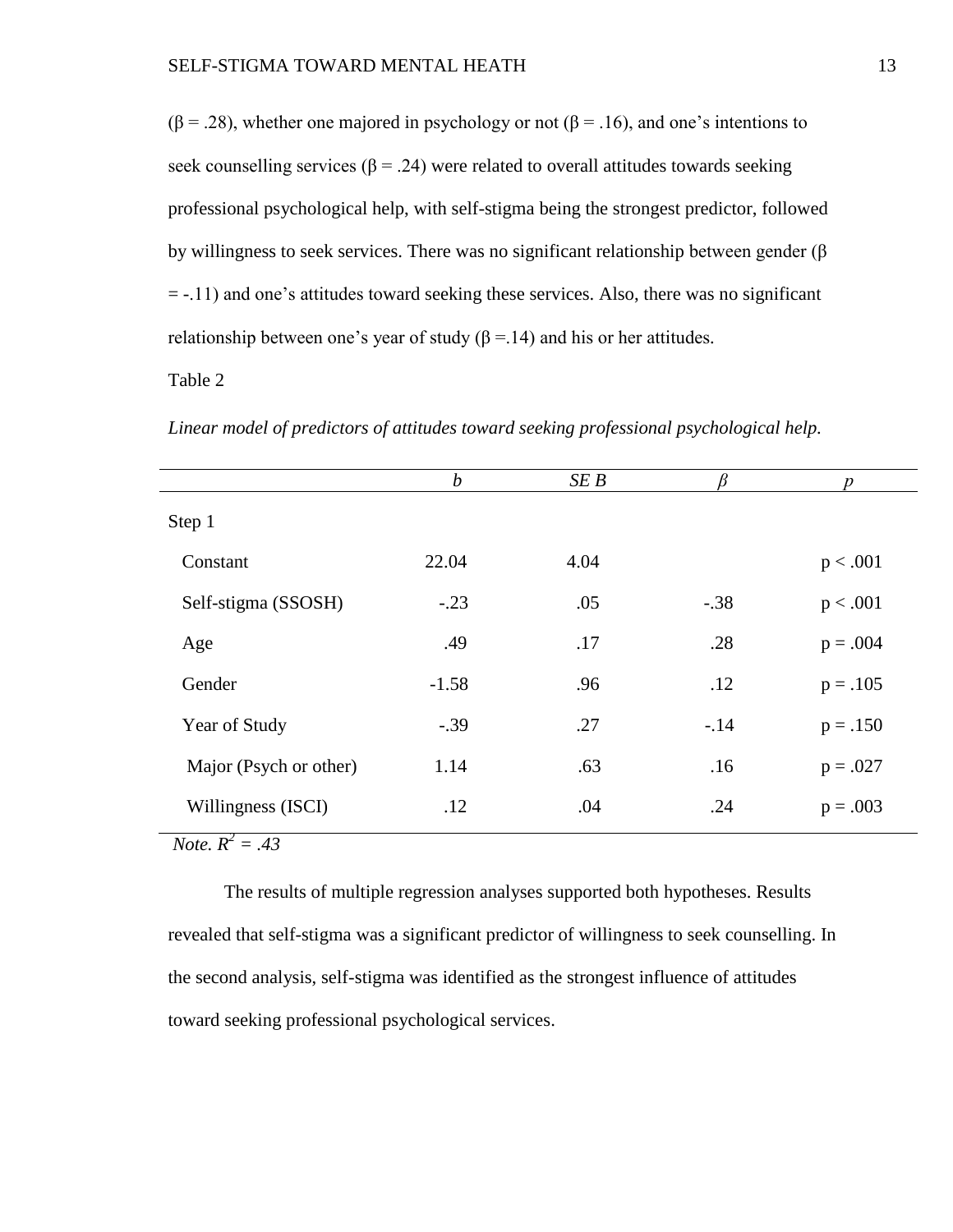#### **Discussion**

This study was conducted to examine whether stigma associated with mental health services is prevalent among undergraduate students. The first hypothesis suggests that self-stigma influenced one's willingness to seek counselling services. As predicted, this study indicated that there was a strong, negative association between self-stigma and willingness to seek professional help. These findings were consistent with previous findings suggesting that internalized negative perceptions of the self or of potential rejection influenced one's decision to seek counselling services for psychological and interpersonal concerns (Vogel et al., 2007; Link et al., 1989). The results also indicated a positive association between attitudes toward professional psychological help and overall willingness to seek counselling services. This suggested that participants were more likely to seek counselling services when they possessed a positive attitude toward mental health services. Surprisingly, the findings showed no significant relationship between age, year of study, or major and willingness to seek mental health services. These results can possibly be explained by the large number of first year university participants in the study who may not have yet chosen a specific field of interest. The young age of participants may also indicate a lack of education on topics regarding psychotherapeutic processes and/or the benefits of seeking professional psychological help. Therefore, it is possible that individuals were less willing to seek out counselling services merely due to lack of awareness of mental health issues.

The results of the second analysis supported the hypothesis that high levels of self-stigma were strongly associated with negative attitudes toward seeking treatment. This finding is consistent with past research suggesting that people with increased levels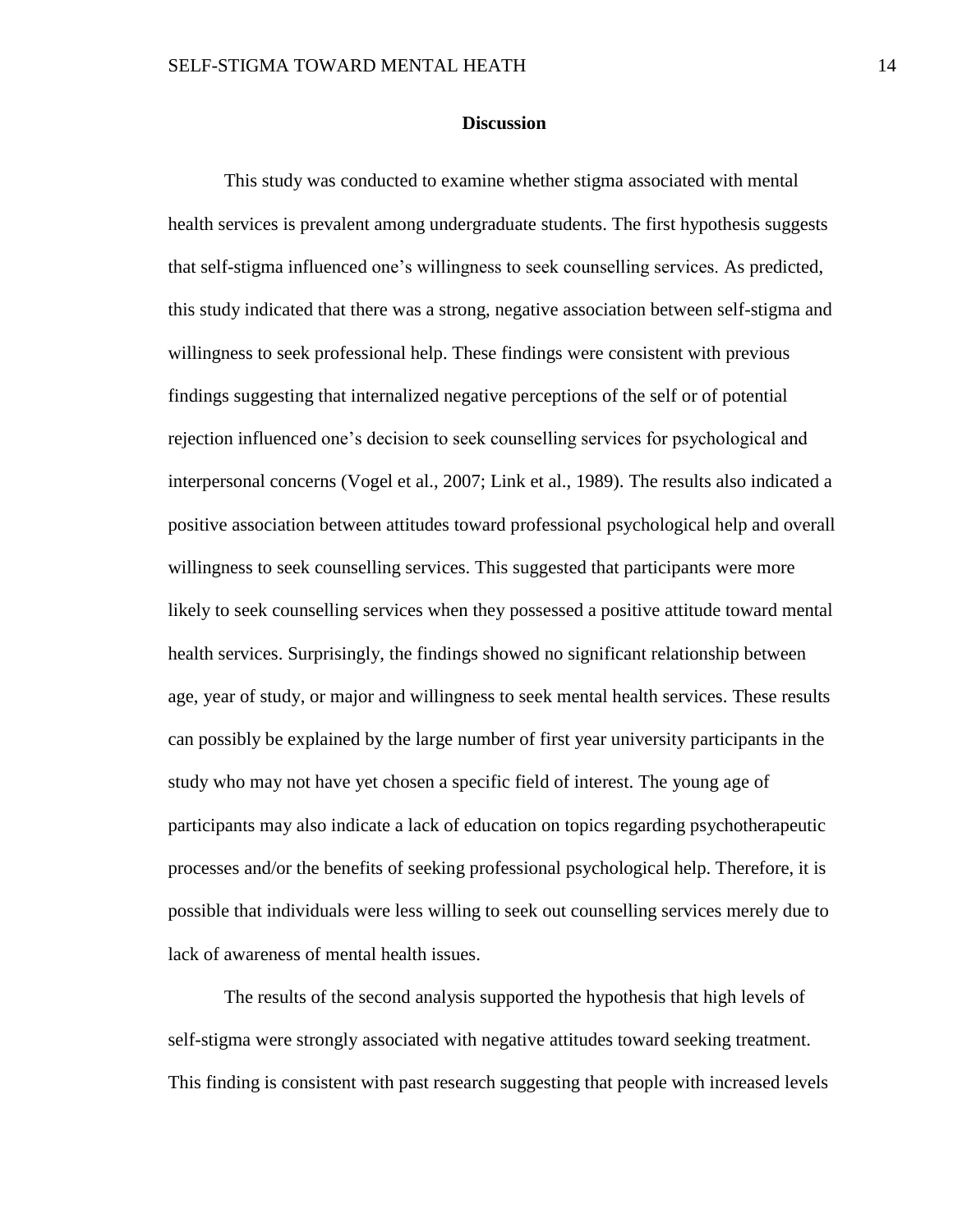of self-stigma have less positive attitudes toward seeking professional help (Vogel et al., 2006). It is also consistent with the finding stating that self-stigma is the strongest predictor of help-seeking attitudes (Cheang  $\&$  Davis, 2014). Also, in the present study participants who were older displayed increased positive attitudes regarding seeking mental health services. Interestingly, the year of study participants were in appeared to have no influence on their attitudes toward seeking treatment. Previous research suggested that age and level of education influence help-seeking attitudes among people (Ang, Lim, & Tan, 2004; Segal, Mincic, Coolidge, & O'Riley, 2005). In the present study, age was consistent with past findings suggesting that the older one is the more likely he or she would have a positive help-seeking attitude. However, it is important to note that although participants' age was associated with more positive attitudes, it did not increase their overall willingness to seek counselling as found in the prior analysis. With respect to one's year of study, it was rather unusual that higher levels of education did not predict attitudes toward seeking professional services. This finding contradicted the majority of past research suggesting that more time spent in the education system increases positive attitudes toward seeking counselling services (Ang, Lim, & Tan, 2004; Segal, Mincic, Coolidge, & O'Riley, 2005).

Furthermore, this study suggested that whether a participant was a psychology major was significantly related to his or her attitudes toward seeking counselling as measured by the *Attitudes Toward Seeking Professional Psychological Help* scale (ATSPPH). Individuals who identified as psychology majors had more positive attitudes toward seeking treatment than those who were not. Interestingly, the findings indicated that psychology majors were less willing to seek counselling services, even though they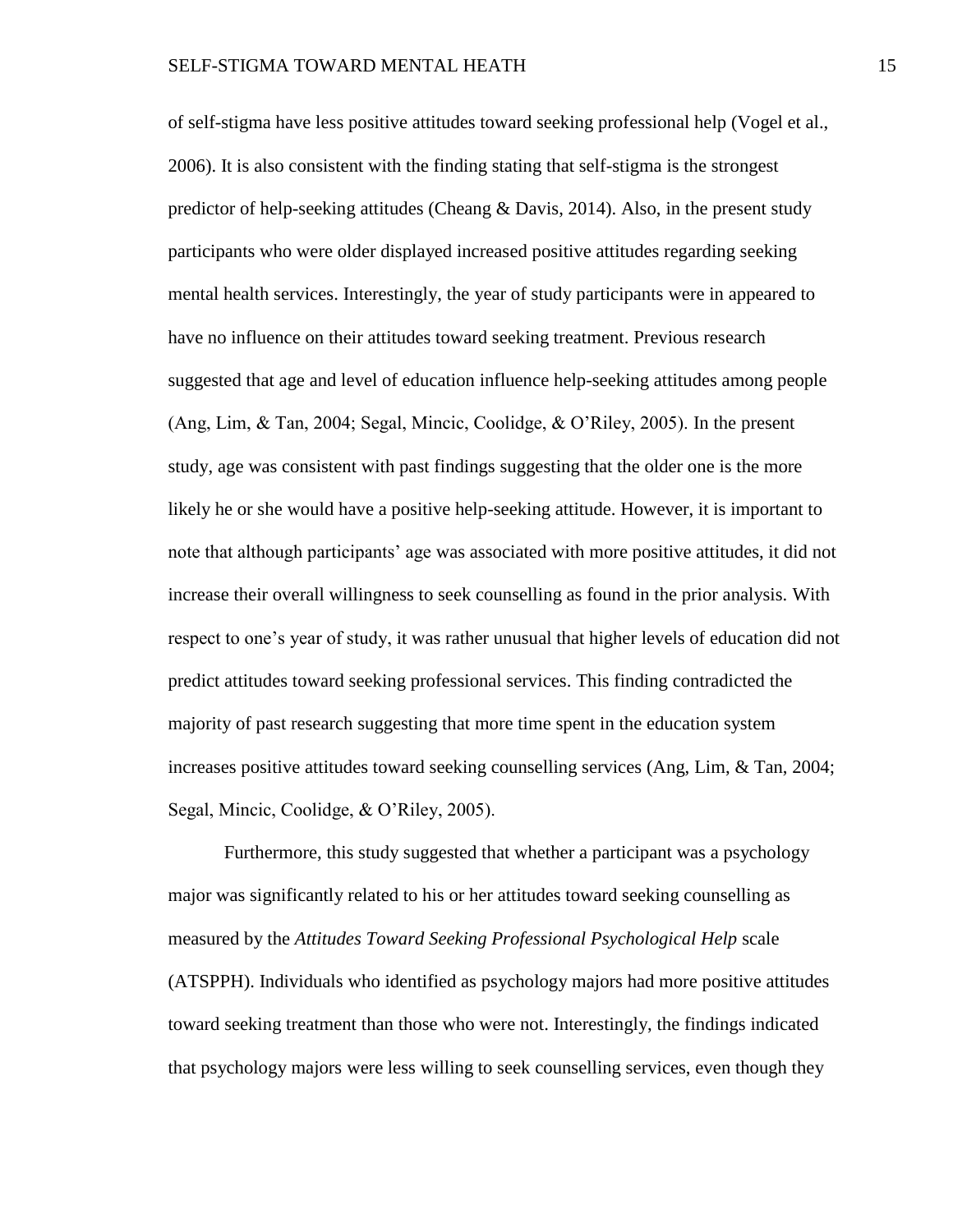had more positive attitudes towards the idea. It is possible that self-stigma is still forming a barrier to seeking these services regardless of psychology students' attitudes. Furthermore, this study discovered a significant relationship between willingness to seek counselling services and attitudes toward it. Perhaps not surprisingly, individuals who indicated four or more reasons to attend therapy on the *Intentions to Seek Counselling Inventory* had more favorable attitudes toward seeking help.

It is important to note that this study did not identify a significant relationship between gender and both willingness to seek counselling services and attitudes toward these services. Previous research had found that women were more likely to seek out counselling services, whereas men tended to avoid this pursuit due to perceived stigma and negative attitudes (Moller-Leimkuhler, 2002; Vogel et al., 2007; Vogel et al., 2011; Fischer & Farina, 1995). These results seem to suggest that gender differences regarding willingness to seek counselling services are shrinking. However, this finding may instead be due to a much higher number of female participants than male participants in the present study.

#### **Limitations and Future Research**

There were limitations to the present study that should be noted. First, the findings of this study are difficult to generalize to all age groups since approximately half of the participants are in their very early twenties. Second, it is important to note that the results may not be generalizable to all cultures since it is includes participants from a relatively homogenous area of Newfoundland and Labrador compared to more urban areas of the province. Additionally, the results of this study were correlational and did not show causation. In order to firmly state that self-stigma causes negative attitudes toward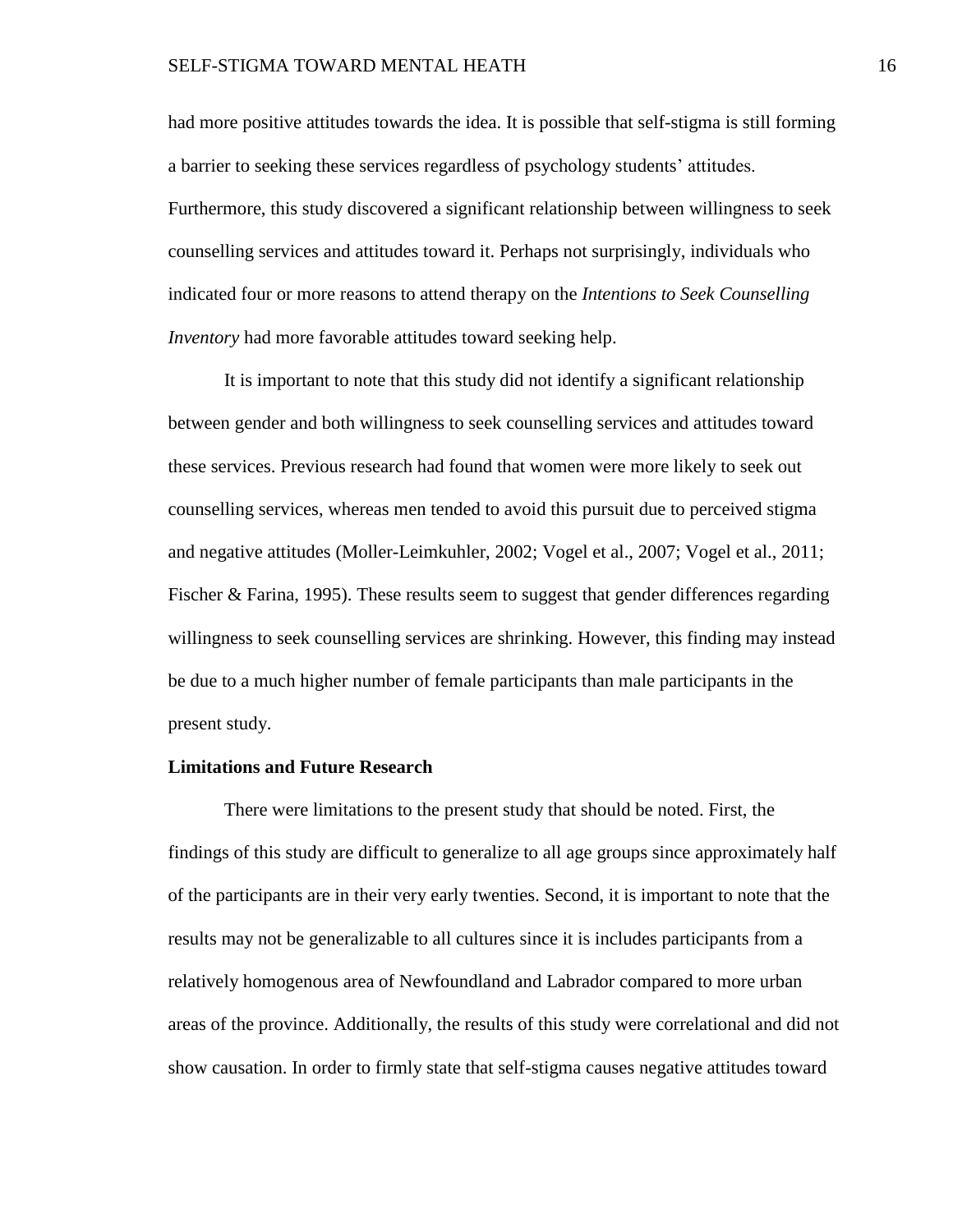counselling or inhibits help-seeking behaviours, a longitudinal or experimental study would be required.

These findings support the literature stating that one's attitudes toward mental health services and willingness to inquire about these services can be significantly impacted by stigma (Vogel et al., 2006). Unfortunately, this study revealed that selfstigma and negative attitudes surrounding mental health services remain a reason why individuals do not seek treatment. Public stigma associated with these services has possibly led people to internalize negative perceptions that induce feelings of inadequacy, weakness, and inferiority (Vogel et al., 2003).

Given the results of the current study, future research should continue to examine the roles of self-stigma and attitudes in help-seeking behaviours. Future research should also focus on identifying the impact of all contributing factors on willingness to seek counselling services and attitudes toward these services. It would be beneficial to include more variables that could aid in predicting help-seeking behaviours such as participants' culture and family background, knowledge of mental health, and overall education. Interestingly, previous research indicates that cultural values may be linked to an individual's perceptions of mental illness and help-seeking behaviours (Miville & Constantine, 2007). Additionally, it would be interesting to explore reasons as to why higher levels of age positively influence attitudes toward counselling, while year of study does not. This finding is particularly peculiar and could use further investigation. Finally, future studies should focus on exploring psychology students' attitudes and their willingness toward seeking mental health services. The present study suggests that there is a possible discrepancy between the two. This discrepancy is certainly worth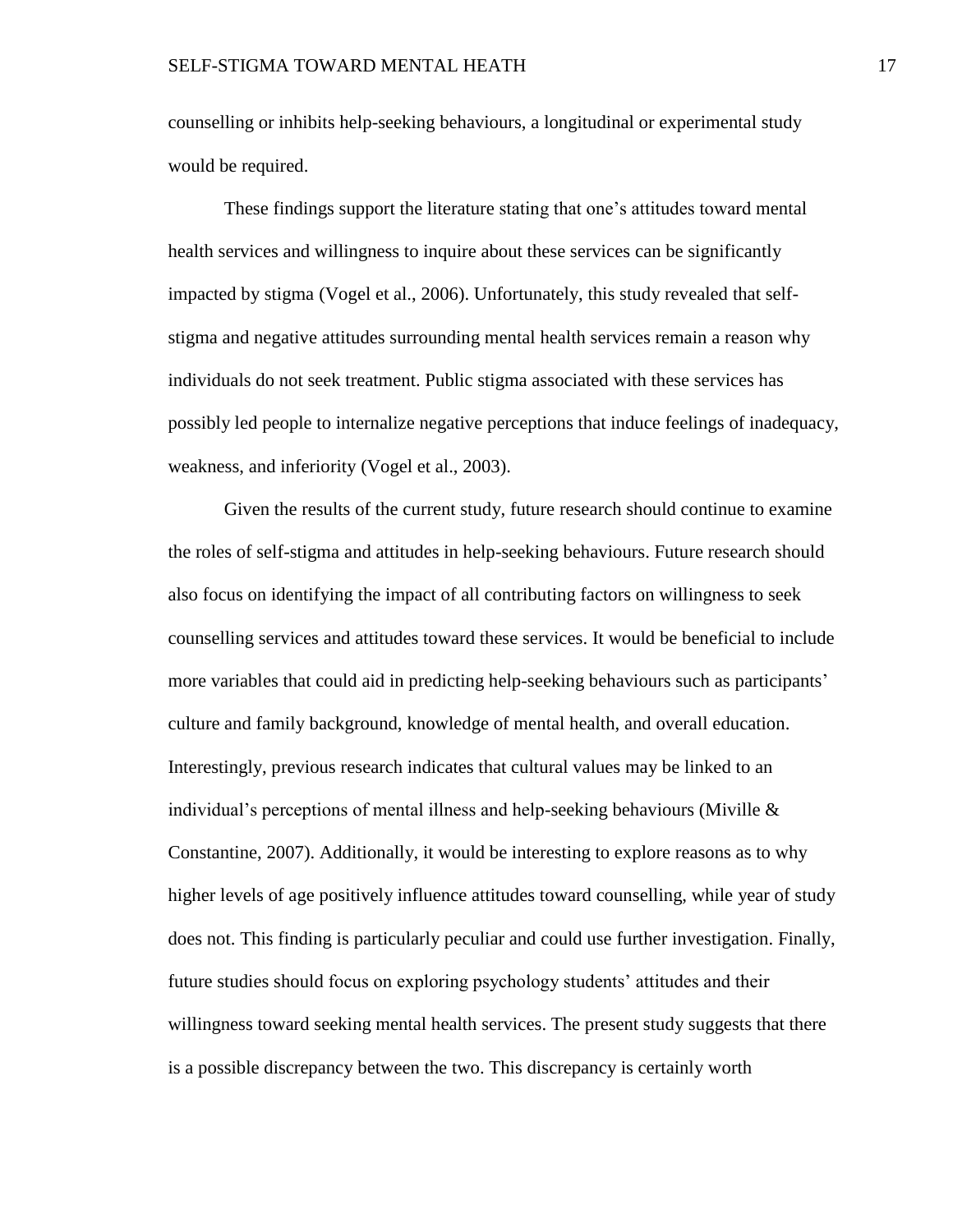investigating since it may shed light on factors that influence psychology students' willingness to seek counselling services.

#### **Implications**

It is important to persistently combat barriers that relate to seeking mental health services. The current study provides insight into numerous predictors of help-seeking attitudes and willingness to attend counselling services. Given the results, it is clear that there is a need for increased awareness on this topic to increase levels of openness and comfort among all ages that wish to inquire about counselling services. According to Hammer, Vogel, and Heimerdinger-Edwards (2013), individuals with higher levels of education are less likely to internalize negative perceptions of seeking help. Therefore, it appears education is helpful in minimizing stigma surrounding professional psychological services.

Many students, both young and old, are unwilling to seek counselling services due to perceived stigma. Since results of this study indicate that older individuals appear to have more positive attitudes toward counselling, intervening at younger ages may increase positive attitudes in earlier stages of development. Previous research has also found that university students exhibiting higher stigma tolerance have more favourable attitudes toward seeking treatment (Miville  $&$  Constantine, 2007). Therefore, future awareness activities should also focus on building this tolerance as means of increasing positive attitudes. Awareness activities may include interventions to minimize public stigma from a community perspective in order to avoid internalizing such negative perceptions, or discussing the concerns of self-stigma in counselling sessions to help reduce its influence (Miville & Constantine, 2007).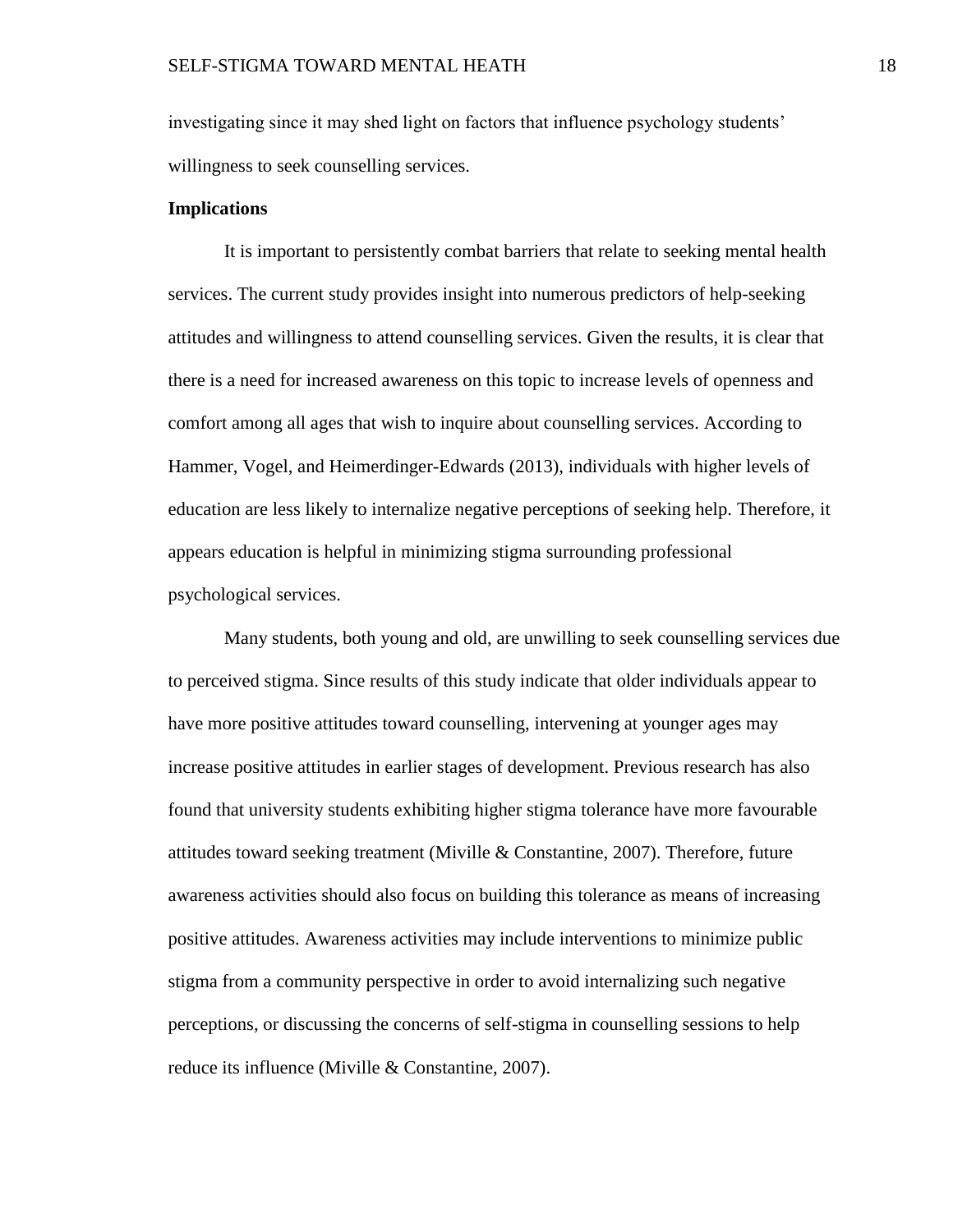## **Conclusion**

Reducing stigma surrounding mental health services is a very difficult process. Therefore, it is important that individuals of all ages and cultures are educated on the importance of mental health and the benefits of counselling. Despite the limitations of this study, the results demonstrated that undergraduate students' self-stigma remains associated with negative attitudes and an inhibited willingness to seek professional psychological help. This indicates that there is an increased need for advocacy among mental health services to reinforce positivity surrounding mental health. The results of this study also demonstrated a need for additional research to both identify and monitor the negative influences of self-stigma. Furthermore, it is pertinent to mental health initiatives that individuals are informed of ways to avoid or overcome internalizing negative perceptions of counselling services. This can be encouraged by consistently enforcing educational interventions that effectively combat both perceived and selfstigma.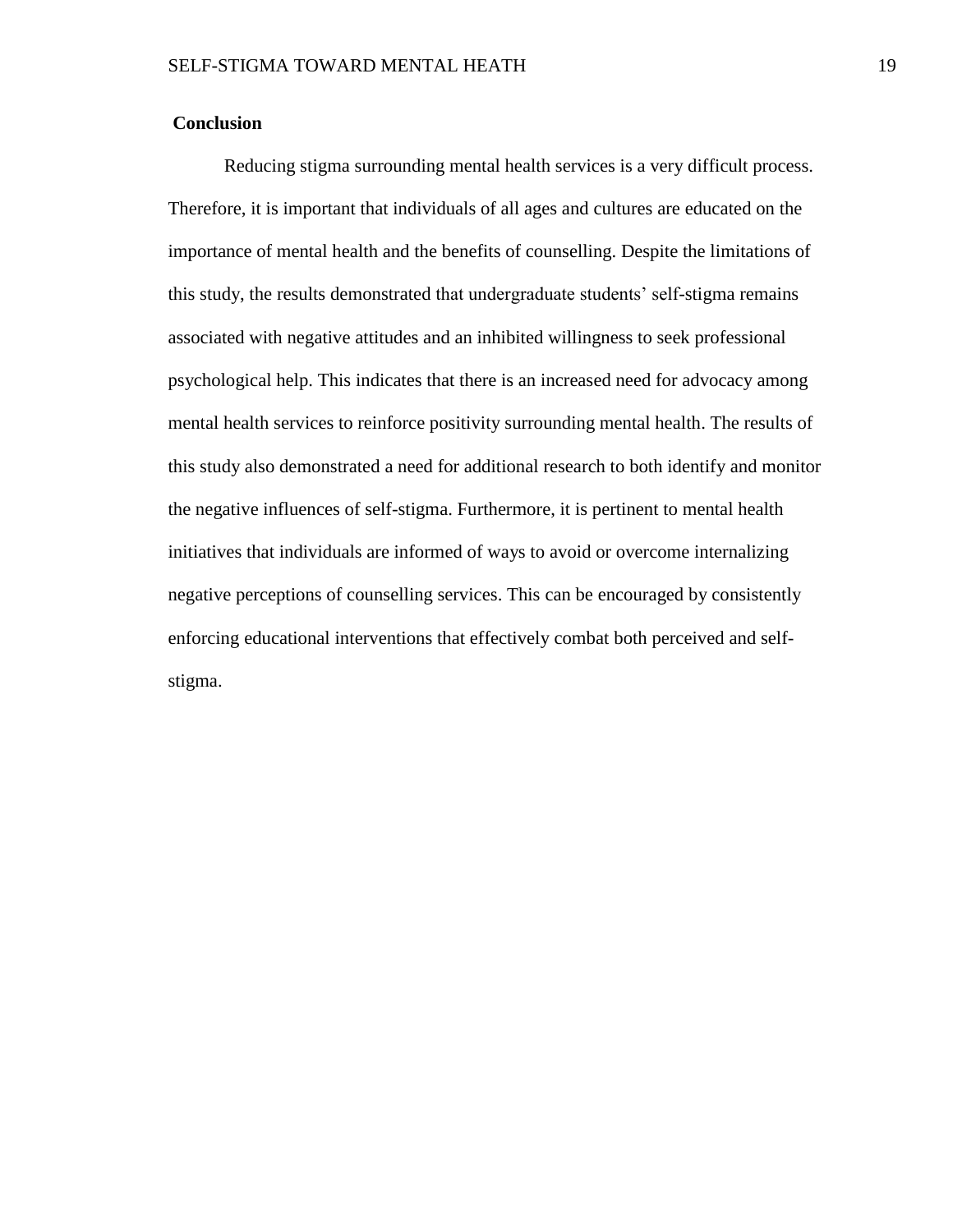#### **References**

Andrade, L. H., Alonso, J., Mneimneh, Z., Wells, J. E., Al-Hamzawi, A., Borges, G., . . . Kessler, R. C. (2014). Barriers to mental health treatment: Results from the WHO world mental health surveys*. Psychological Medicine, 44*, 1303. doi:10.1017/S0033291713001943

Andrews, G., Issakidis, C., & Carter, G. (2001). Shortfall in mental health service utilisation. *The British Journal of Psychiatry, 179*, 417-425. doi:10.1192/bjp.179.5.417

- Ang, R. P., Lim, K. M., & Tan, A. (2004). Effects of gender and sex role orientation on help-seeking attitudes. *Current Psychology, 23,* 203-214. doi: 10.1007/s12144- 004-1020-3
- Ben-Porath, D. D. (2002). Stigmatization of individuals who receive psychotherapy: An interaction between help-seeking behavior and the presence of depression. *Journal of Social and Clinical Psychology, 2*1, 400-413. doi:10.1521/jscp.21.4.400.22594
- Bilican, F. I. (2013). Help-seeking attitudes and behaviors regarding mental health among Turkish college students*. International Journal of Mental Health, 42*, 43-59. doi:10.2753/IMH0020-7411420203

Blanco, C., Okuda, M., Wright, C., Hasin, D. S., Grant, B. F., Liu, S., & Olfson, M. (2008). Mental health of college students and their non-college-attending peers: Results from the national epidemiologic study on alcohol and related conditions. *Archives of General Psychiatry, 65*, 1429-1437. doi:10.1001/archpsyc.65.12.1429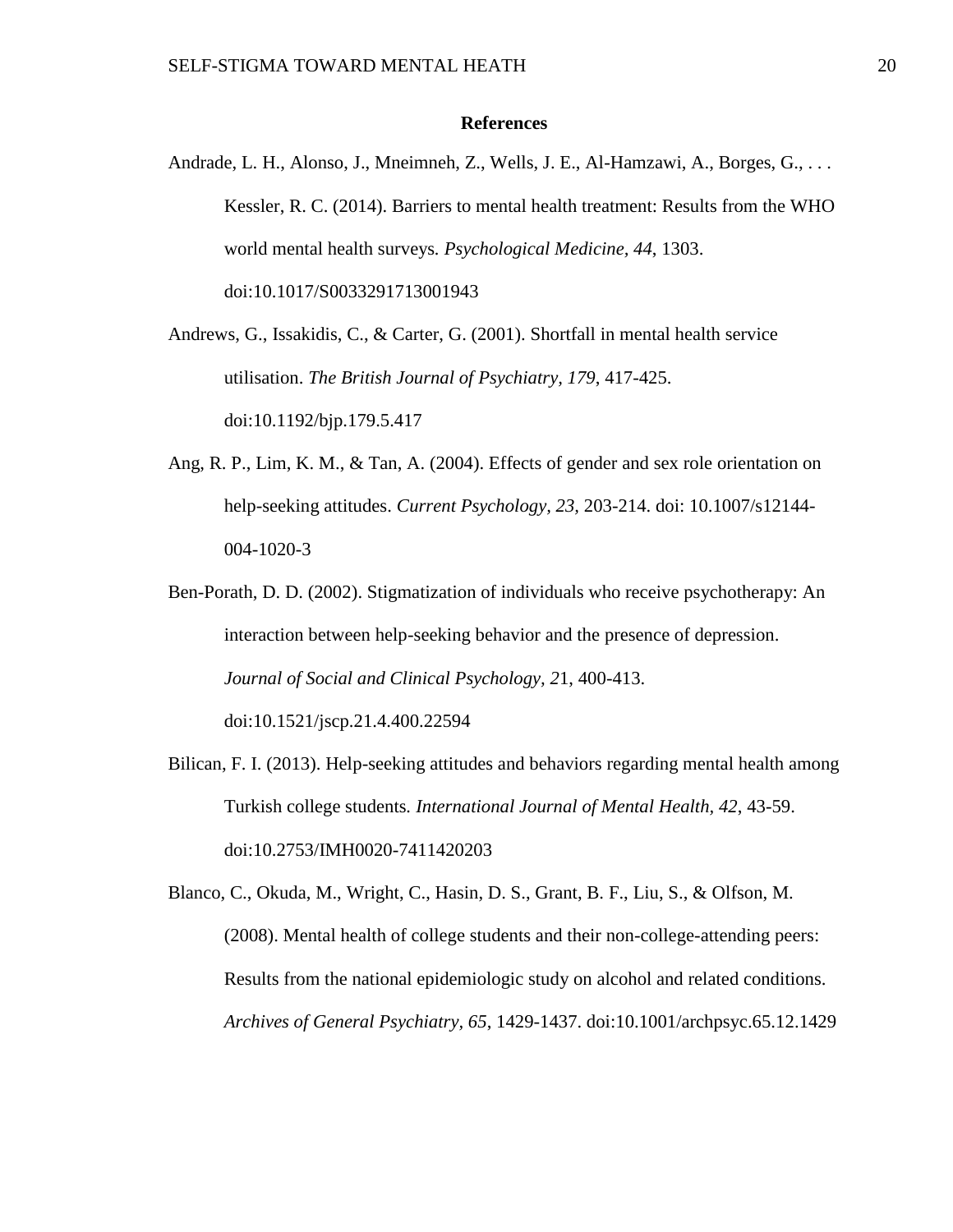- Cash, T. F., Begley, P. J., McCown, D. A., & Weise, B. C. (1975). When counselors are heard but not seen: Initial impact of physical attractiveness*. Journal of Counseling Psychology, 22*, 273-279. doi:10.1037/h0076730
- Cepeda-Benito, A., & Short, P. (1998). Self-concealment, avoidance of psychological services, and perceived likelihood of seeking professional help. *Journal of Counseling Psychology, 45,* 58-64. doi:10.1037/0022-0167.45.1.58
- Cheang, S. & Davis, M. (2014). Influences of face, stigma, and psychological symptoms on help-seeking attitudes in Macao. *Institute of Psychology, 3,* 222-230. doi: 10.1002/pchj.61
- Corrigan, P. (2004). How stigma interferes with mental health care. *American Psychologist, 59*, 614-625. doi:10.1037/0003-066X.59.7.614
- Deane, F. P., & Todd, D. M. (1996). Attitudes and intentions to seek professional psychological help for personal problems or suicidal thinking. *Journal of College Student Psychotherapy, 1*0, 45-59. doi:10.1300/J035v10n04\_06
- Eisenberg, D., Downs, M. F., Golberstein, E., & Zivin, K. (2009). Stigma and help seeking for mental health among college students. *Medical Care Research and Review : MCRR, 66*, 522-541. doi:10.1177/1077558709335173
- Eisenberg, D., Golberstein, E., & Gollust, S. E. (2007). Help-seeking and access to mental health care in a university student population. *Medical Care, 45*, 594-601. doi:10.1097/MLR.0b013e31803bb4c1
- Fischer, E. H & Farina, A. (1995). Attitudes Toward Seeking Professional Psychological Help: A shortened form and considerations for research. *Journal of College Student Development, 36,* 368-373.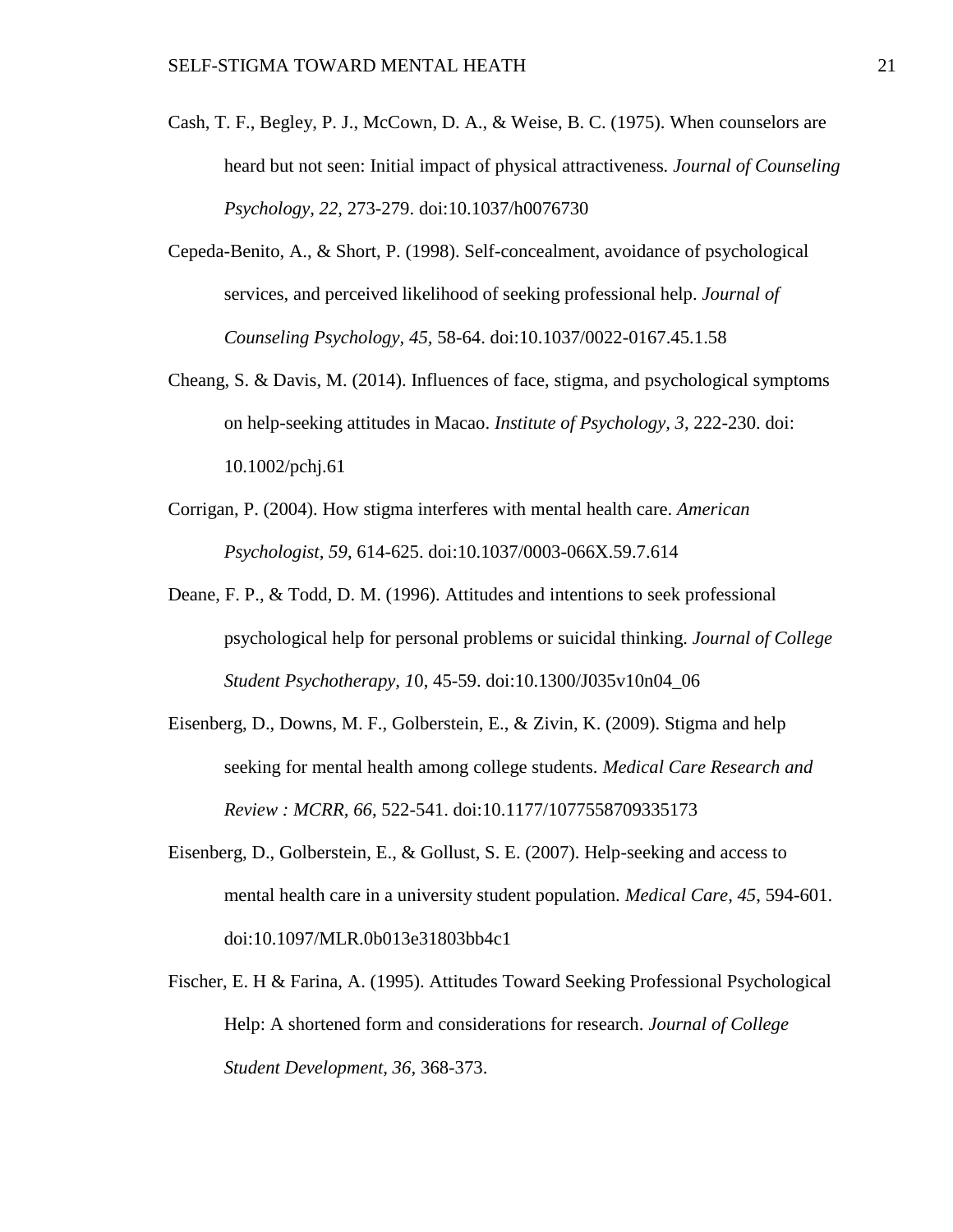- Hammer, J. H., Vogel, D. L., Heimerdinger-Edwards, S. R. (2013). Men's help seeking: Examination of differences across community size, education, and income. *Psychology of Men & Masculinity*, *14*, 65-75. doi: 10.1037/a0026813
- Kelly, A., & Achter, J. (1995). Self-concealment and attitudes toward counseling in university students. *Journal of Counseling Psychology, 42*, 40-46. doi: 0022/016795300
- Kim, B. S. K. (2007). Adherence to Asian and European American cultural values and attitudes toward seeking professional psychological help among Asian American college students. *Journal of Counseling Psychology, 54*, 474-480. doi:10.1037/0022-0167.54.4.474
- Kushner, M. G., & Sher, K. J. (1989). Fear of psychological treatment and its relation to mental health service avoidance. *Professional Psychology: Research and Practice, 20*, 251-257. doi:10.1037/0735-7028.20.4.251
- Leaper, C., Carson, M., Baker, C., Holiday, H., & Myers S., (1995). Self-disclosure and listener verbal support in same-gender and cross-gender friends' conversations. *Sex Roles, 33*, 387-403.
- Link, B. G., Cullen, F. T., Struening, E., Shrout, P. E., & Dohrenwend, B. P. (1989). A modified labeling theory approach to mental disorders: An empirical assessment. *American Sociological Review, 54*, 400-423.
- Link, B. G., Struening, E. L., Neese-Todd, S., Asmussen, S., & Phelan, J. C. (2001). Stigma as a barrier to recovery: The consequences of stigma for the self-esteem of people with mental illnesses. *Psychiatric Services (Washington, D.C.), 52*, 1621- 1626. doi:10.1176/appi.ps.52.12.1621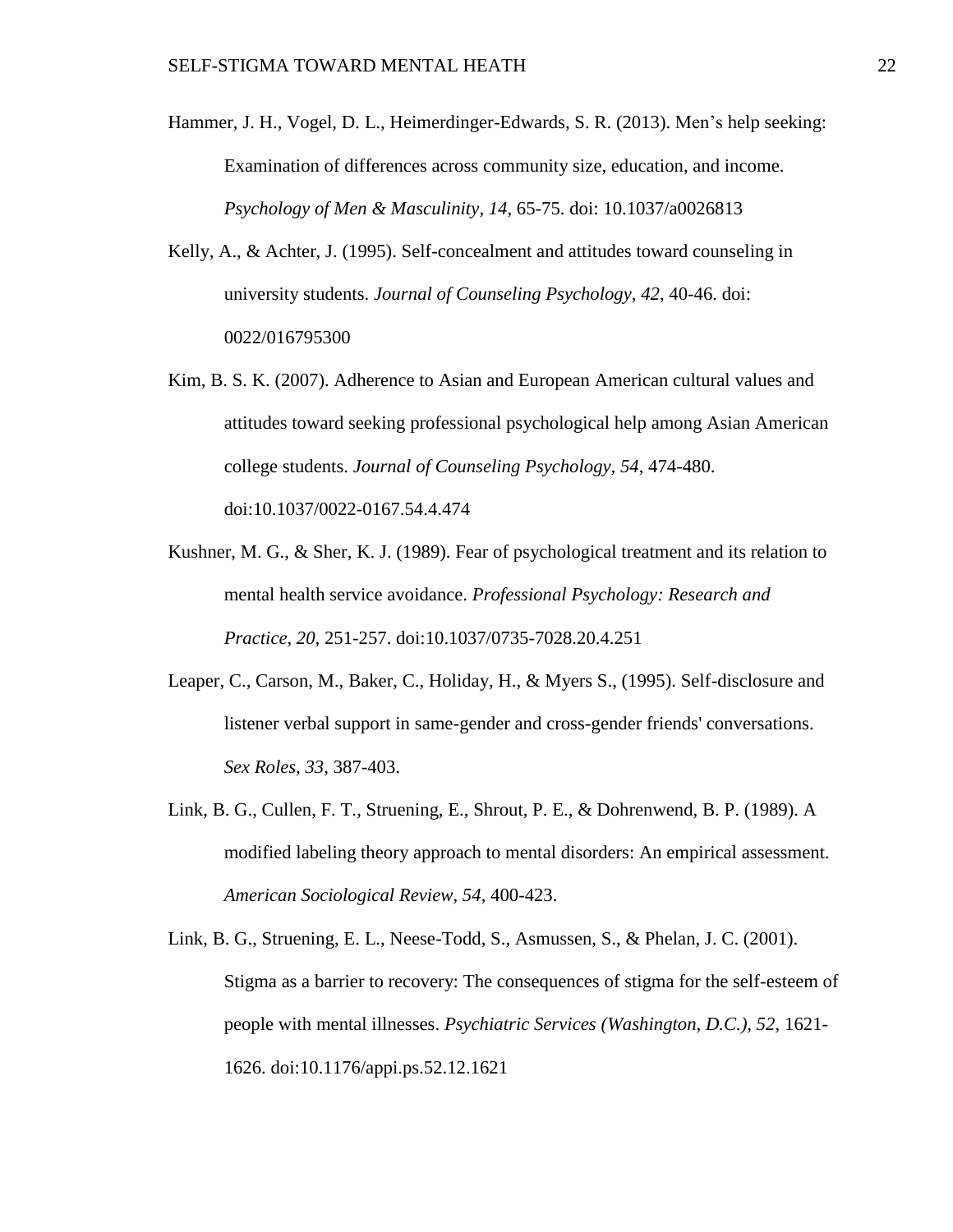- Major, B., & O'Brien, L. T. (2005). The social psychology of stigma. *Annual Review of Psychology, 56*, 393-421. doi:10.1146/annurev.psych.56.091103.070137
- Mayer, J. E., & Timms, N. (1970). The client speaks: Working class impressions of casework. London: Routledge & K. Paul.
- Miville, M. L, & Constantine, M. G. (2007). Cultural values counseling stigma, and intentions to seek counseling among Asian American college women. *Counseling & Values, 52,* 2-11.
- Mojtabai, R., Olfson, M., Sampson, N. A., Jin, R., Druss, B., Wang, P. S., . . . Kessler, R. C. (2011). Barriers to mental health treatment: Results from the national comorbidity survey replication. *Psychological Medicine, 41*, 1751-1761. doi:10.1017/S0033291710002291
- Moller-Leimkuler, A. M. (2002). Barriers to help-seeking by men: A review of sociocultural and clinical literature with particular reference to depression. *Journal of Affective Disorders, 71,* 1-9. doi: 10.1016/S0165-0327(01)00379-2
- Overbeck, A. L. (1977). Life stress antecedents to application for help at a mental health center: A clinical study of adaptation. *Smith College Studies in Social Work, 47*, 192-233.
- Sareen, J., Jagdeo, A., Cox, B. J., Clara, I., ten Have, M., Belik, S., . . . Stein, M. B. (2007). Perceived barriers to mental health service utilization in the united states, ontario, and the netherlands. *Psychiatric Services (Washington, D.C.), 58*, 357- 364. doi:10.1176/appi.ps.58.3.357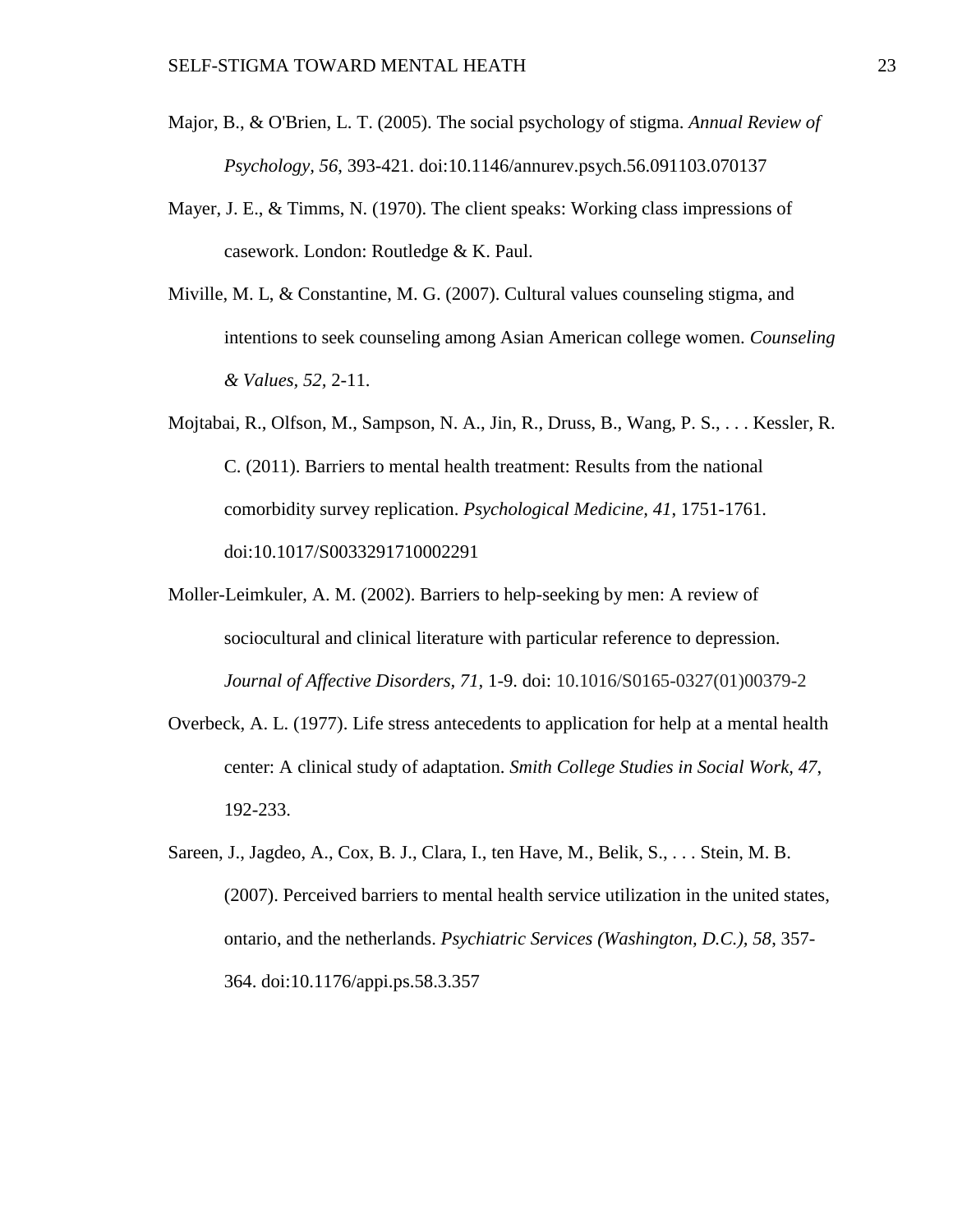- Segal, D. L., Mincic, M. S., Coolidge, F. L., & O'Riley, A. (2005). Beliefs about mental illness and willingness to seek help: A cross-sectional study. *Aging & Mental Health, 9,* 363-367. doi:
- Sibicky, M., & Dovidio, J. F. (1986). Stigma of psychological therapy: Stereotypes, interpersonal reactions, and the self-fulfilling prophecy. *Journal of Counseling Psychology, 33*, 148-154. doi:10.1037/0022-0167.33.2.148
- Sirey, J. A., Bruce, M. L., Alexopoulos, G. S., Perlick, D. A., Raue, P., Friedman, S. J., & Meyers, B. S. (2001). Perceived stigma as a predictor of treatment discontinuation in young and older outpatients with depression. *The American Journal of Psychiatry, 158*, 479-481. doi:10.1176/appi.ajp.158.3.479
- U.S. substance abuse & mental health services administration; \$3.3M available for prevention of methamphetamine abuse in U.S. (2006). *Mental Health Law Weekly, 5*.
- Vogel, D. L., Heimerdinger-Edwards, S. R., Hammer, J. H., & Hubbard, A. (2011). Boys don't cry: Examination of the links between endorsement of masculine norms, self-stigma, and help-seeking attitudes for men from diverse backgrounds. *Journal of Counseling Psychology, 58,* 368-382. doi: 10.1037/a0023688
- Vogel, D. L., Nathaniel, G., & Haake, S. (2006). Measuring the self-stigma associated with seeking psychological help. *Journal of Counseling Psychology, 53,* 325-337. doi: 10.1037/0022-0167.53.3.325
- Vogel, D. L., Wade, N. G., & Ascheman, P. L. (2009). Measuring perceptions of stigmatization by others for seeking psychological help: Reliability and validity of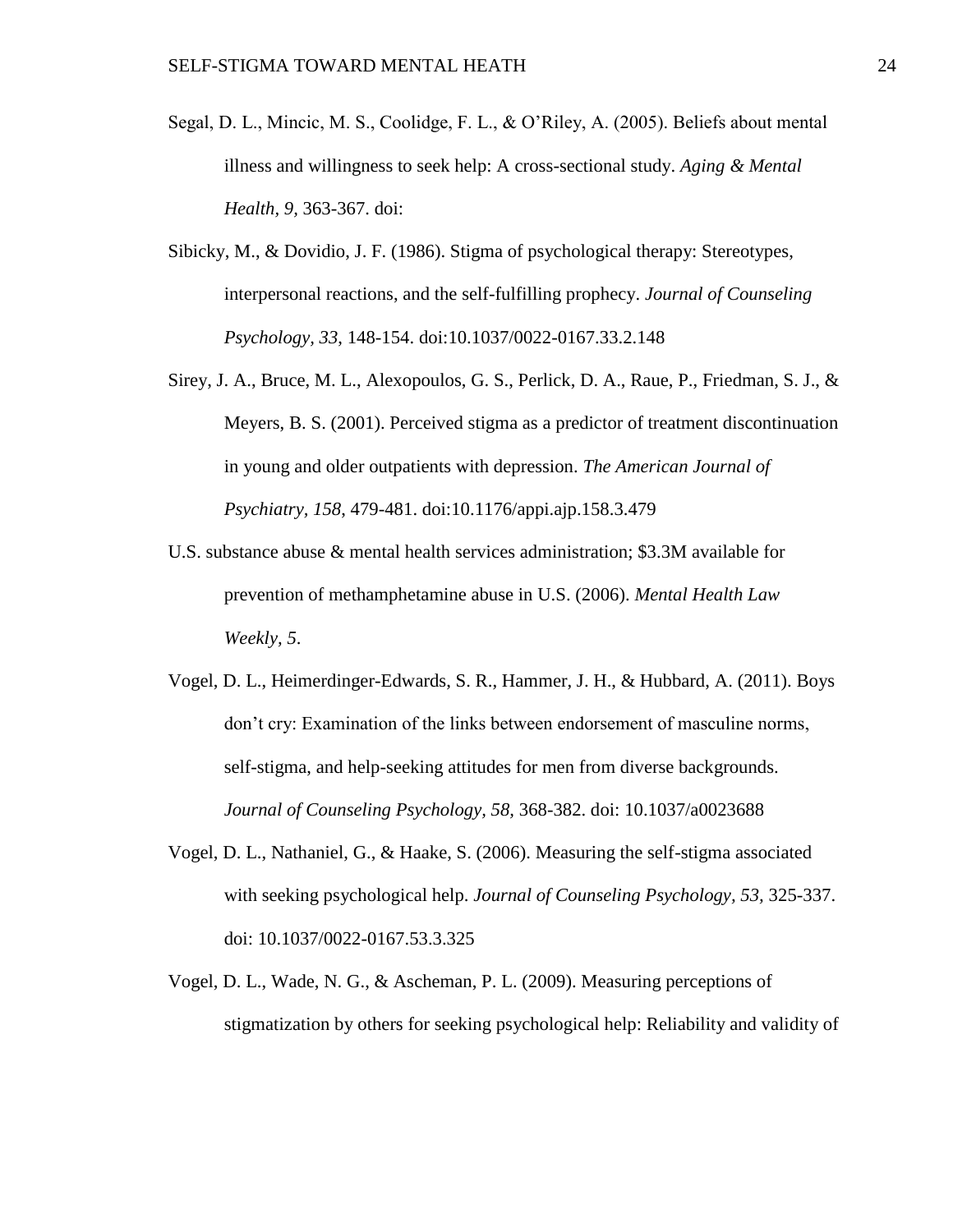a new stigma scale with college students*. Journal of Counseling Psychology, 56,* 301-308. doi:10.1037/a0014903

- Vogel, D. L., Wade, N. G., & Hackler, A. H. (2007). Perceived public stigma and the willingness to seek counseling: The mediating roles of self-stigma and attitudes toward counseling. *Journal of Counseling Psychology, 54*, 40-50. doi:10.1037/0022-0167.54.1.40
- Vogel D., & Wester, S. (2003). To seek help or not to seek help: the risks of selfdisclosure. *Journal of Counseling Psychology, 50*, 351-361. doi: 10.1037/0022- 0167.50.3.351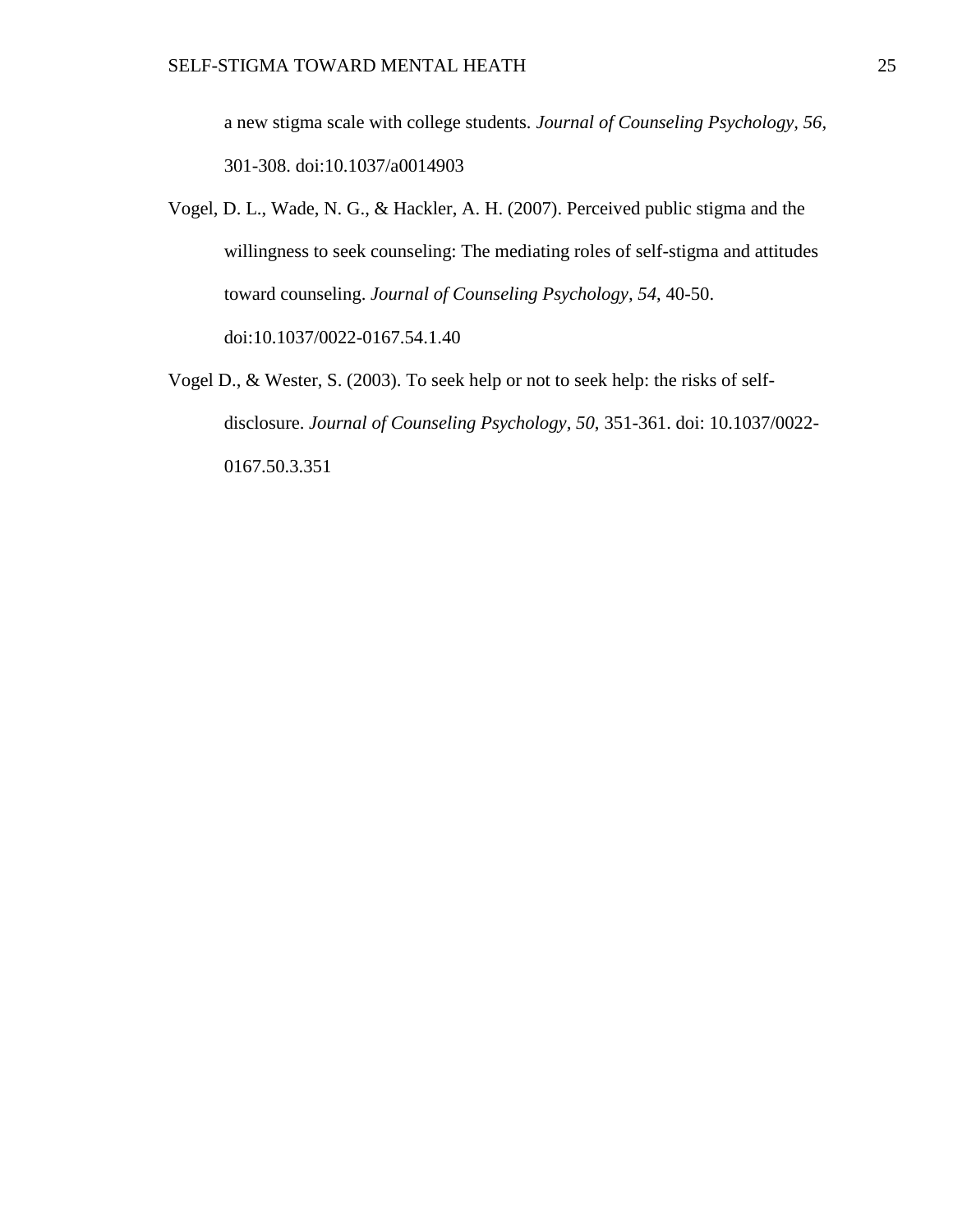Appendix A

Demographics

Age:

Gender:

Year of study:

Major: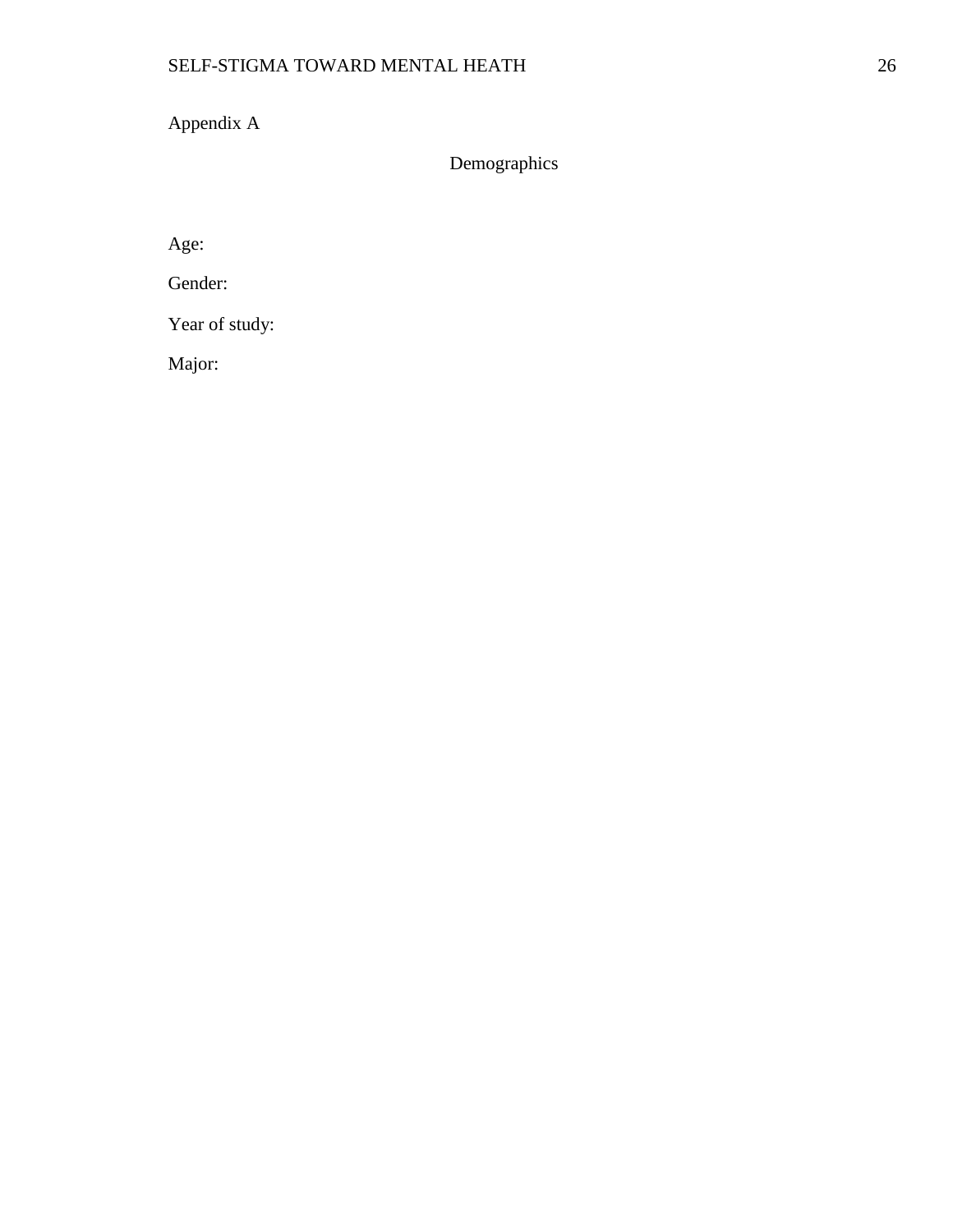Appendix B

Permission from Authors to Use Scales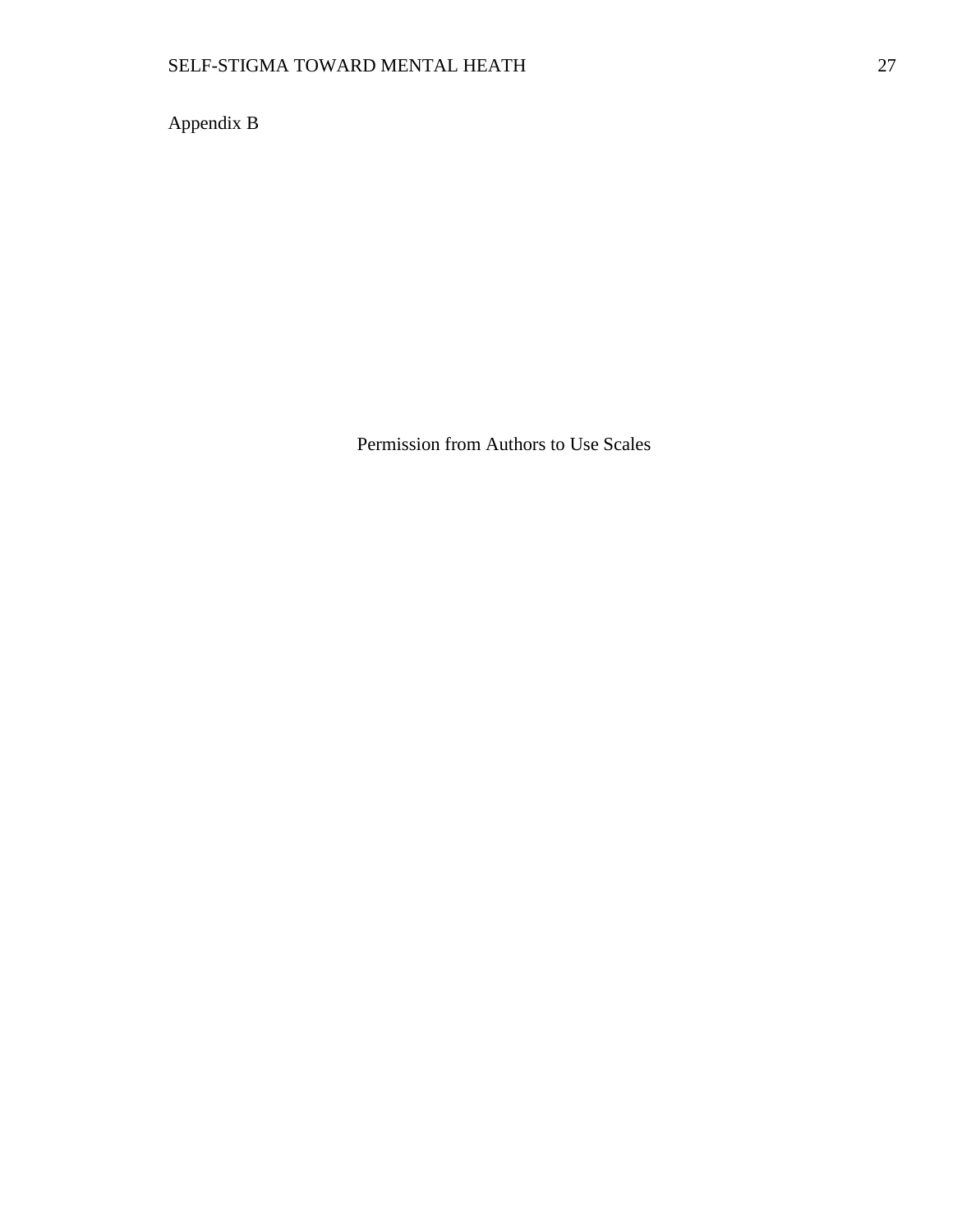Vogel, David L [PSYCH] < dvogel@iastate.edu> Fri 2014-10-24 11:48 AM Inbox

Feel free to use the scale in your research. Let me know how it turns out. David

On 10/23/14, 8:01 PM, "Roberts, Brittany F." < bfroberts@grenfell.mun.ca> wrote:

>Dear Dr. Vogel,

- s
- s
- Ŝ

>I am a fourth year psychology (honors) student at Grenfell Campus, >Memorial University of Newfoundland in Canada under the supervision of >Dr. Sonya Corbin Dwyer (scorbin@grenfell.mun.ca). My thesis research this >year will be focusing on undergraduates' attitudes toward seeking mental >health services. I have reviewed your Self-Stigma of Seeking Help Scale-A >Shortened Form (Vogel, Wade & Haake, 2006) and am very interested in >using this in my study. I am seeking permission to use this scale. Thank >you so much for your time and consideration.

 $\mathbf{R}$  $\mathbf{A}$ Ŝ >Best regards, × Ŝ

 $\mathbf{v}_\mathrm{a}$ 

>Brittany Roberts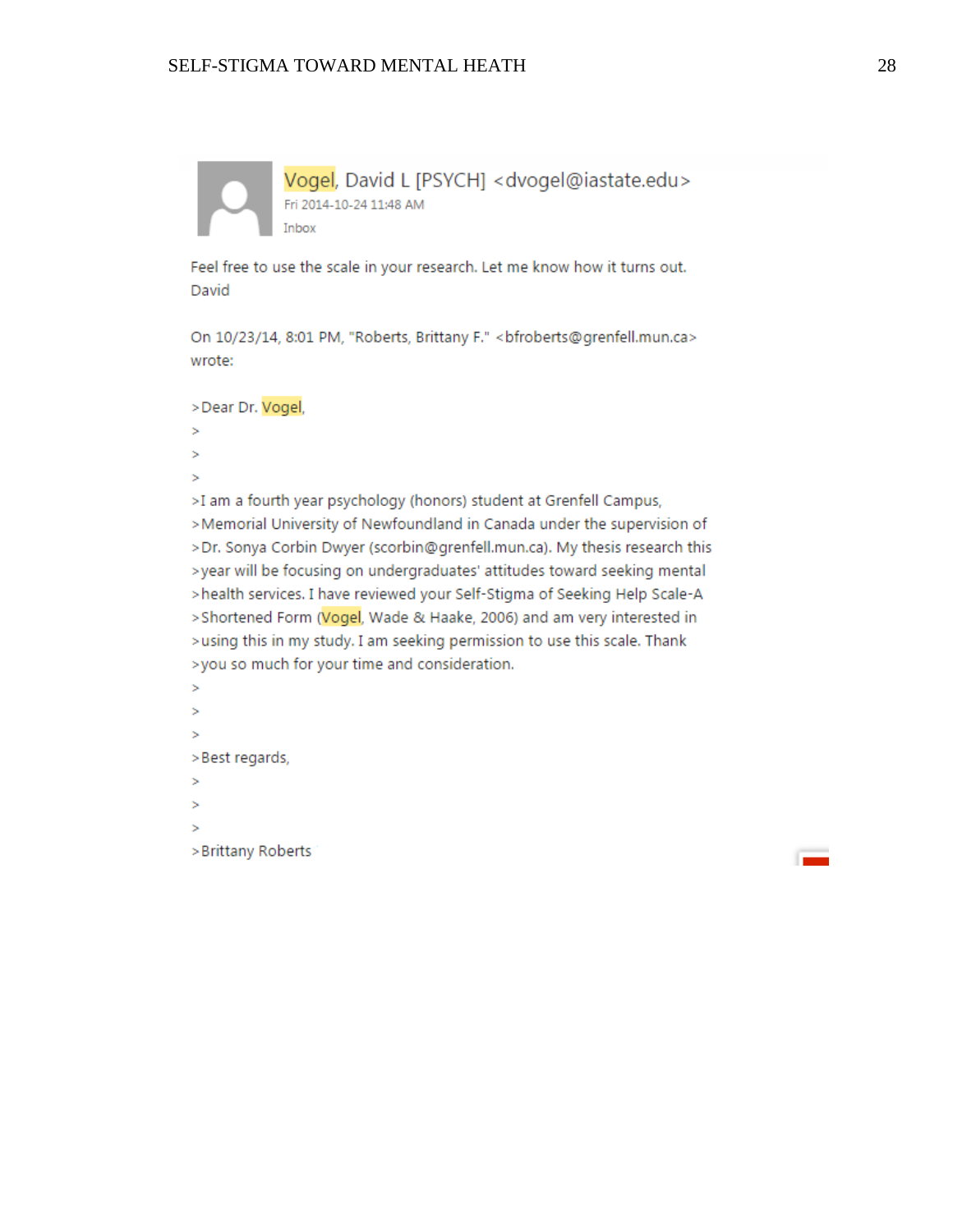

Fischer, Edward H. < Edward.Fischer@hhchealth.org> Fri 2014-10-24 11:08 AM

Mark as unread

#### To: □ Roberts, Brittany F.;

• You replied on 2014-10-27 5:27 PM.

Hi Brittany, no permission is necessary to use that scale for legitimate, that is, IRB approved research projects. Regards, Ed Fischer

From: Roberts, Brittany F. [bfroberts@grenfell.mun.ca] Sent: Thursday, October 23, 2014 8:46 PM To: Fischer, Edward H. Subject: Seeking Scale Permission

Dear Dr. Fischer,

I am a fourth year psychology (honors) student at Grenfell Campus, Memorial University of Newfoundland in Canada under the supervision of Dr. Sonya Corbin Dwyer (scorbin@grenfell.mun.ca). My thesis research this year will be focusing on undergraduates' attitudes toward seeking mental health services. I have reviewed your scale Attitudes Toward Seeking Professional Psychological Help: An Abbreviated Form (Fischer & Farina, 1995) and am very interested in using this in my study. I am seeking permission to use this scale. Thank you so much for your time and consideration.

Best regards,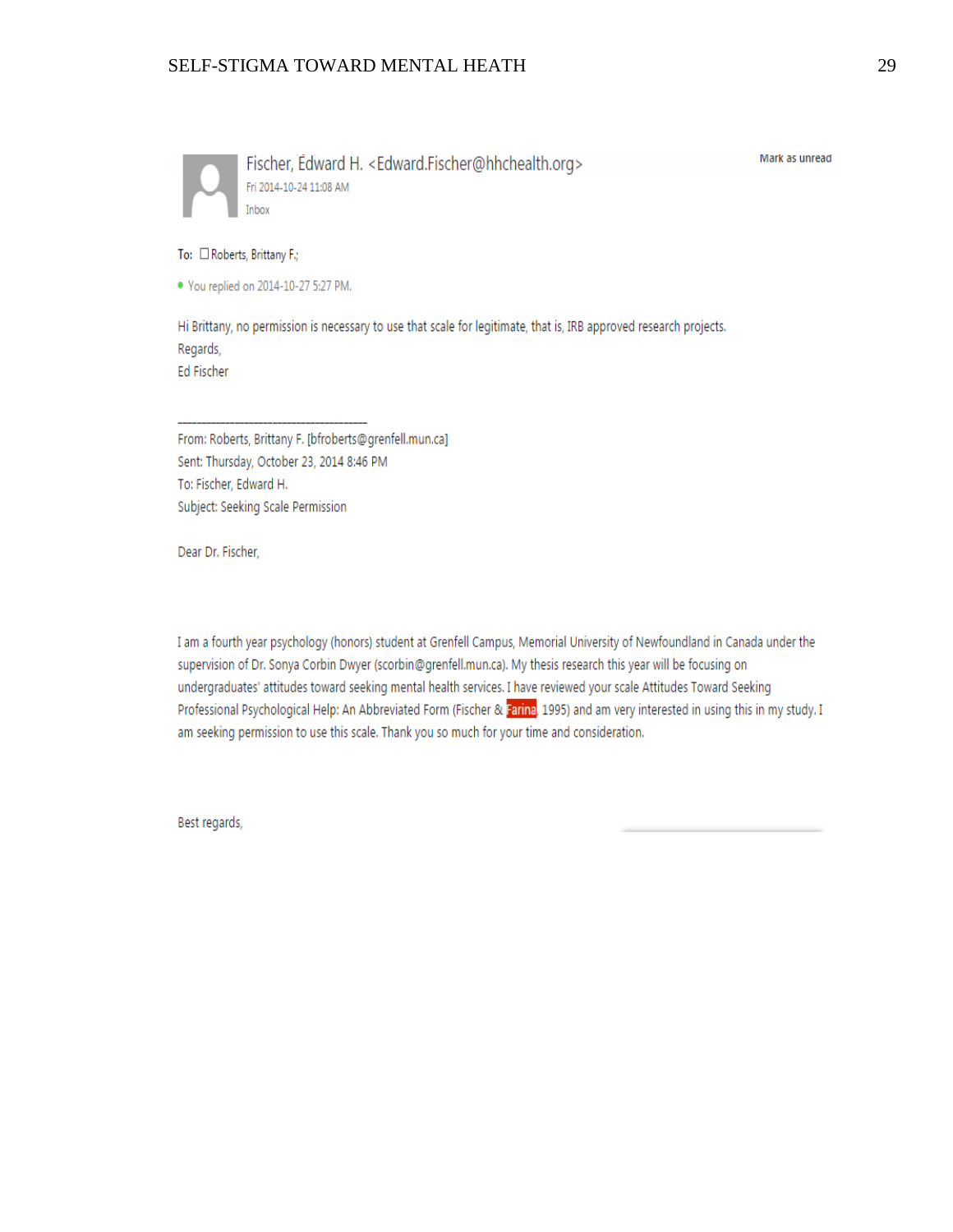

Hello Brittany,

You have my permission to use this assessment. Understand, however, that after 40 years I no longer have a copy.

Thomas F. Cash, PhD. Fellow, Association for Psychological Science Professor Emeritus of Psychology Old Dominion University (Norfolk, VA) Residing in Naples, FL Website: www.Body-Images.com 

Editor-in-Chief, Body Image: An International Journal of Research www.elsevier.com/locate/bodyimage

----- Original Message-----From: Roberts, Brittany F. [mailto:bfroberts@grenfell.mun.ca] Sent: Thursday, October 23, 2014 8:44 PM To: Cash, Thomas F. Subject: Seeking Inventory Permission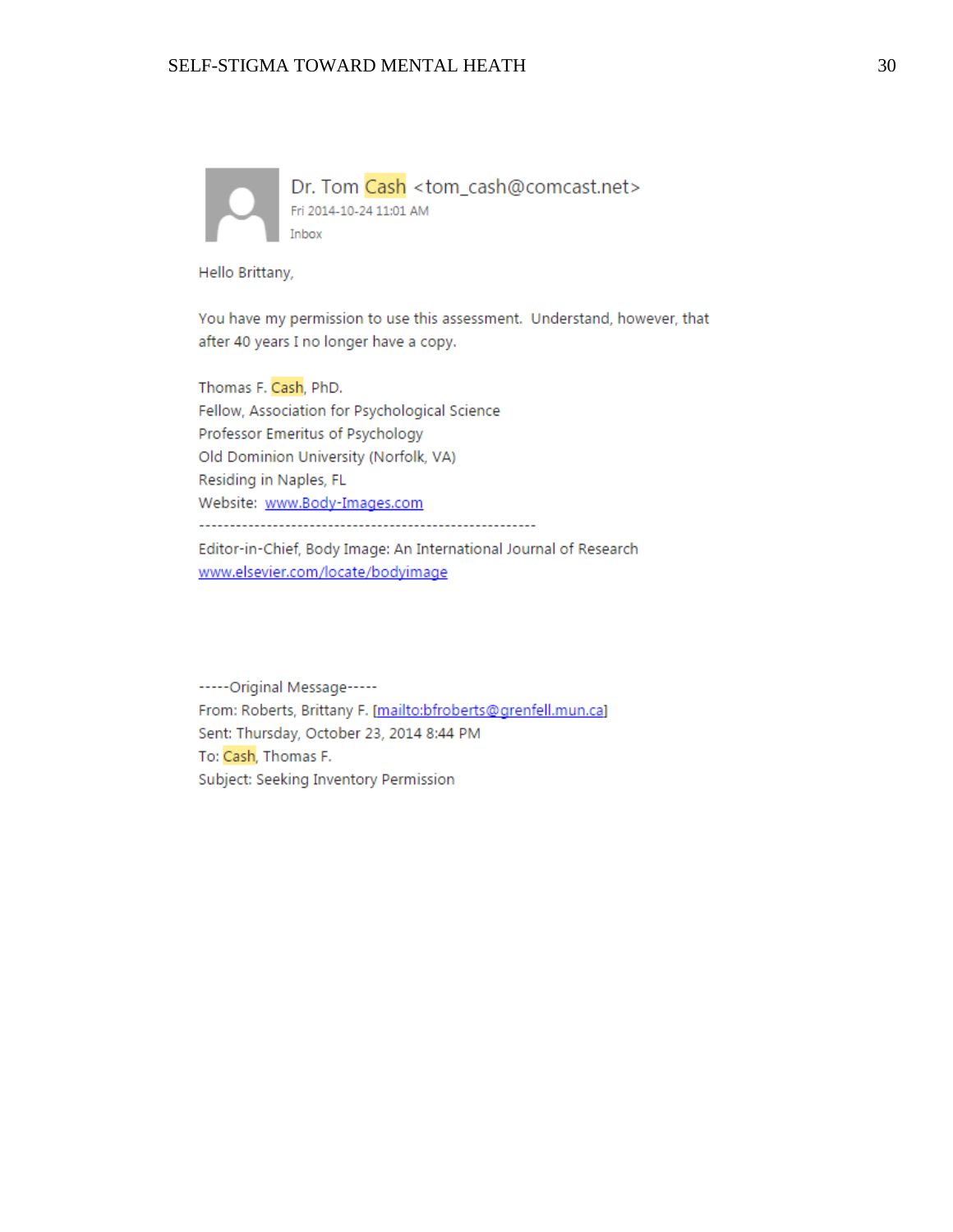## Appendix C

## ISCI

## Cash, Begley, McCown & Weise (1975)

INSTRUCTIONS: Below is a list of issues people commonly bring to counseling. How likely would you be to seek counseling if you were experiencing these problems? Please circle the corresponding answer.

|                                   | Very unlikely | Unlikely       | Likely | Very likely    |
|-----------------------------------|---------------|----------------|--------|----------------|
| 1. Weight control                 | $\mathbf{1}$  | $\overline{2}$ | 3      | $\overline{4}$ |
| 2. Excessive alcohol use          | $\mathbf{1}$  | $\overline{2}$ | 3      | $\overline{4}$ |
| 3. Relationship differences       | $\mathbf{1}$  | $\overline{2}$ | 3      | $\overline{4}$ |
| 4. Concerns about sexuality       | $\mathbf{1}$  | $\overline{2}$ | 3      | $\overline{4}$ |
| 5. Depression                     | $\mathbf{1}$  | $\overline{2}$ | 3      | $\overline{4}$ |
| 6. Conflict with parents          | $\mathbf{1}$  | $\mathbf{2}$   | 3      | $\overline{4}$ |
| 7. Speech anxiety                 | $\mathbf{1}$  | $\overline{2}$ | 3      | $\overline{4}$ |
| 8. Difficulties dating            | $\mathbf{1}$  | $\overline{2}$ | 3      | $\overline{4}$ |
| 9. Choosing a major               | $\mathbf{1}$  | $\overline{2}$ | 3      | $\overline{4}$ |
| 10. Difficulty in sleeping        | $\mathbf{1}$  | $\mathbf{2}$   | 3      | $\overline{4}$ |
| 11. Drug problems                 | $\mathbf{1}$  | $\overline{2}$ | 3      | $\overline{4}$ |
| 12. Inferiority feelings          | $\mathbf{1}$  | $\sqrt{2}$     | 3      | $\overline{4}$ |
| 13. Test anxiety                  | $\mathbf{1}$  | $\mathbf{2}$   | 3      | $\overline{4}$ |
| 14. Difficulty with friends       | $\mathbf{1}$  | $\mathbf{2}$   | 3      | $\overline{4}$ |
| 15. Academic work procrastination | $\mathbf{1}$  | $\overline{2}$ | 3      | $\overline{4}$ |
| 16. Self-understanding            | $\mathbf{1}$  | $\overline{2}$ | 3      | $\overline{4}$ |
| 17. Loneliness                    | $\mathbf{1}$  | $\overline{2}$ | 3      | $\overline{4}$ |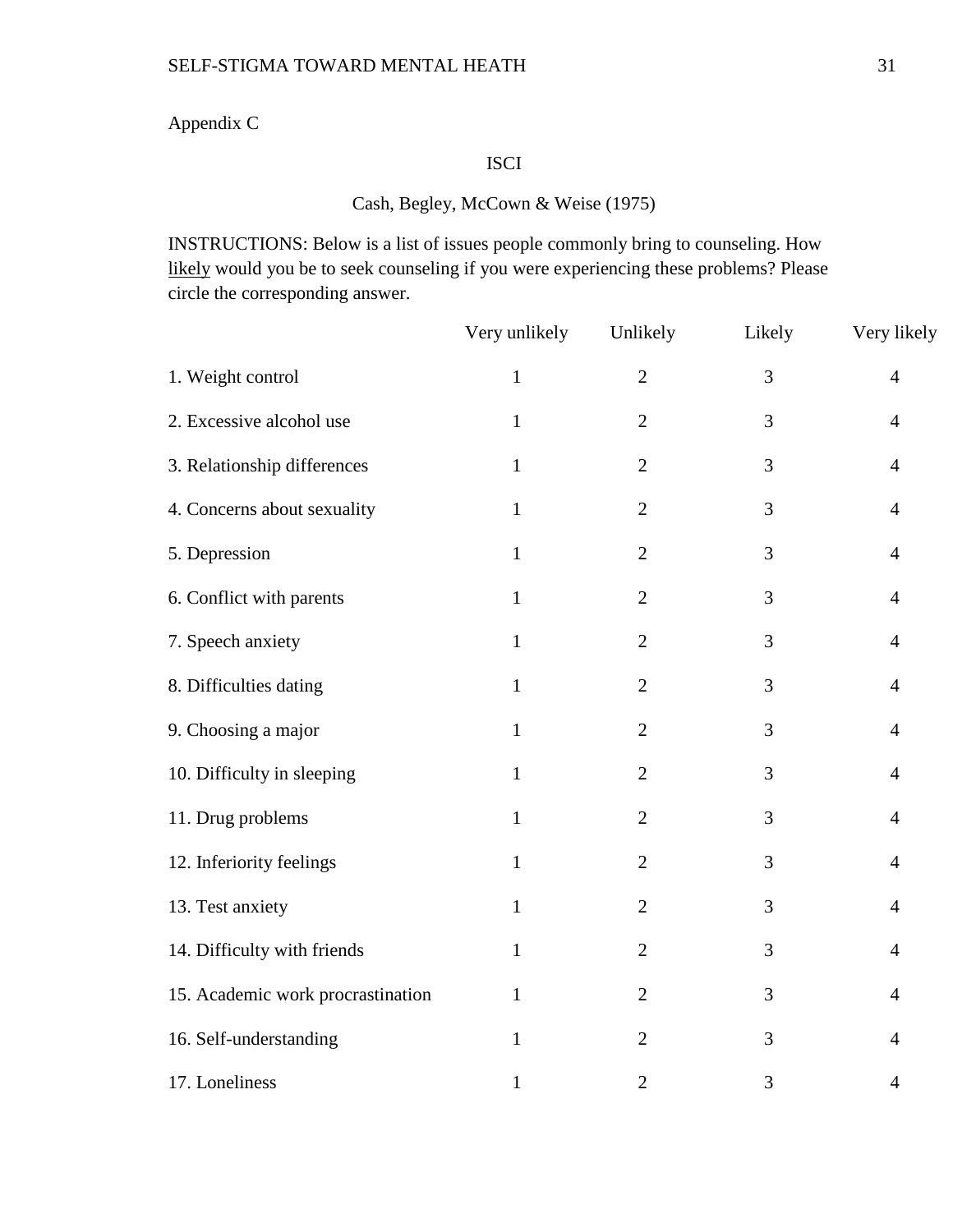#### Appendix D

#### SSOSH-SF

#### Vogel, Wade & Haake (2006)

INSTRUCTIONS: People at times find that they face problems that they consider seeking help for. This can bring up reactions about what seeking help would mean. Please use the 5-point scale to rate the degree to which each item describes how you might react in this situation.

1. I would feel inadequate if I went to a therapist for psychological help.

| <b>Strongly Disagree</b> | Disagree | Agree & Disagree<br>Equally | Agree | <b>Strongly Agree</b> |
|--------------------------|----------|-----------------------------|-------|-----------------------|

2. My self-confidence would NOT be threatened if I sought professional help.

| <b>Strongly Disagree</b> | Disagree | Agree & Disagree<br>Equally | Agree | <b>Strongly Agree</b> |
|--------------------------|----------|-----------------------------|-------|-----------------------|

3. Seeking psychological help would make me feel less intelligent.

| <b>Strongly Disagree</b> | Disagree | Agree & Disagree<br>Equally | Agree | <b>Strongly Agree</b> |
|--------------------------|----------|-----------------------------|-------|-----------------------|

4. My self-esteem would increase if I talked to a therapist.

| <b>Strongly Disagree</b> | Disagree | Agree & Disagree<br>Equally | Agree | <b>Strongly Agree</b> |
|--------------------------|----------|-----------------------------|-------|-----------------------|

5. My view of myself would not change just because I made the choice to see a therapist.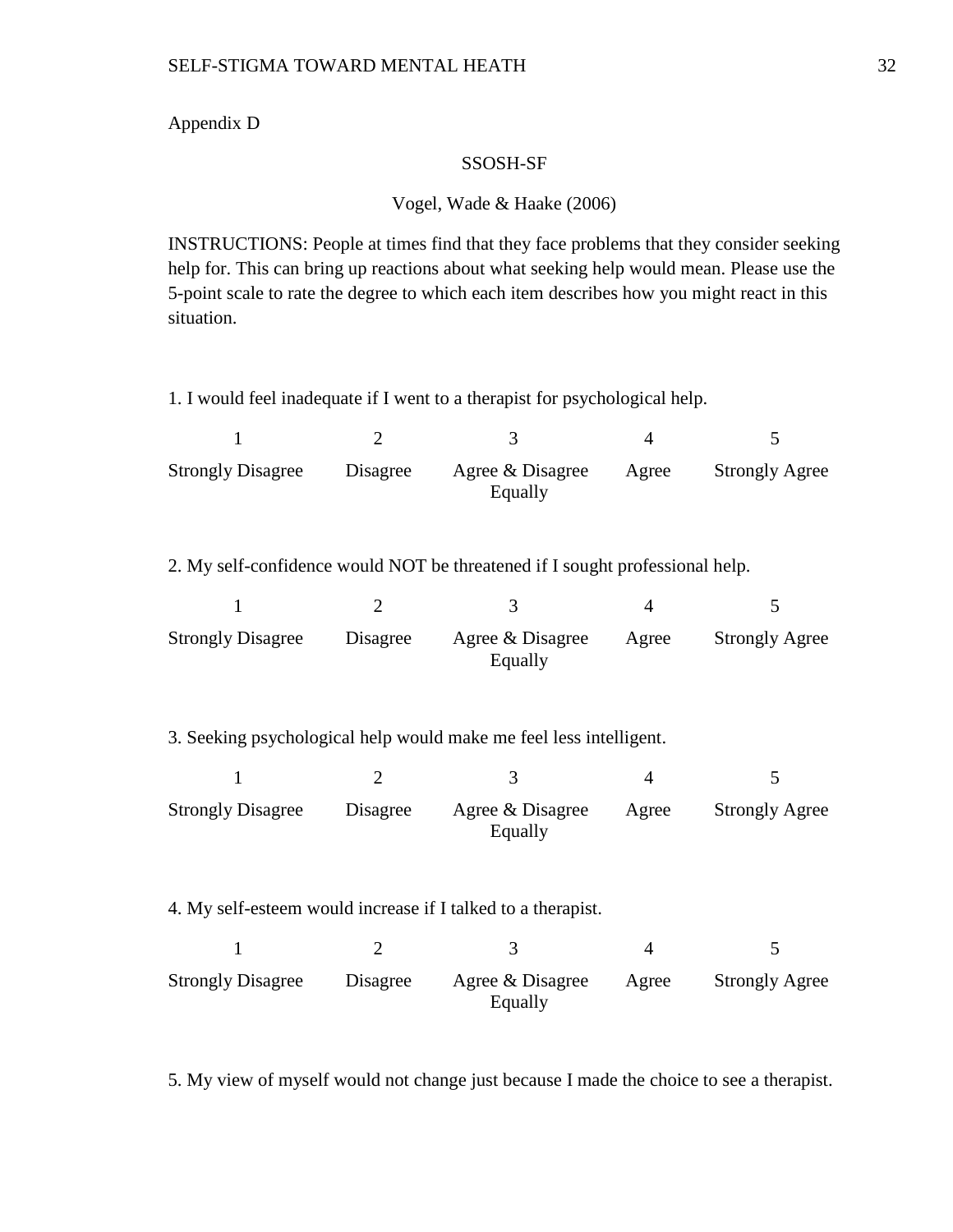| 1                        | $\overline{2}$ | 3                                                                                       | $\overline{4}$ | 5                     |
|--------------------------|----------------|-----------------------------------------------------------------------------------------|----------------|-----------------------|
| <b>Strongly Disagree</b> | Disagree       | Agree & Disagree<br>Equally                                                             | Agree          | <b>Strongly Agree</b> |
|                          |                | 6. It would make me feel inferior to ask a therapist for help.                          |                |                       |
| $\mathbf{1}$             | 2              | 3                                                                                       | $\overline{4}$ | 5                     |
| <b>Strongly Disagree</b> | Disagree       | Agree & Disagree<br>Equally                                                             | Agree          | <b>Strongly Agree</b> |
|                          |                | 7. I would feel okay about myself if I made the choice to seek professional help.       |                |                       |
| $\mathbf{1}$             | 2              | 3                                                                                       | $\overline{4}$ | 5                     |
| <b>Strongly Disagree</b> | Disagree       | Agree & Disagree<br>Equally                                                             | Agree          | <b>Strongly Agree</b> |
|                          |                | 8. If I went to a therapist, I would be less satisfied with myself.                     |                |                       |
|                          |                |                                                                                         |                |                       |
| $\mathbf{1}$             | $\overline{2}$ | 3                                                                                       | $\overline{4}$ | 5                     |
| <b>Strongly Disagree</b> | Disagree       | Agree & Disagree<br>Equally                                                             | Agree          | <b>Strongly Agree</b> |
| I could not solve.       |                | 9. My self-confidence would remain the same if I sought professional help for a problem |                |                       |
| 1                        | $\overline{2}$ | 3                                                                                       | 4              | 5                     |
| <b>Strongly Disagree</b> | Disagree       | Agree & Disagree<br>Equally                                                             | Agree          | <b>Strongly Agree</b> |
|                          |                | 10. I would feel worse about myself if I could not solve my own problems.               |                |                       |
| $\mathbf{1}$             | $\overline{2}$ | 3                                                                                       | $\overline{4}$ | 5                     |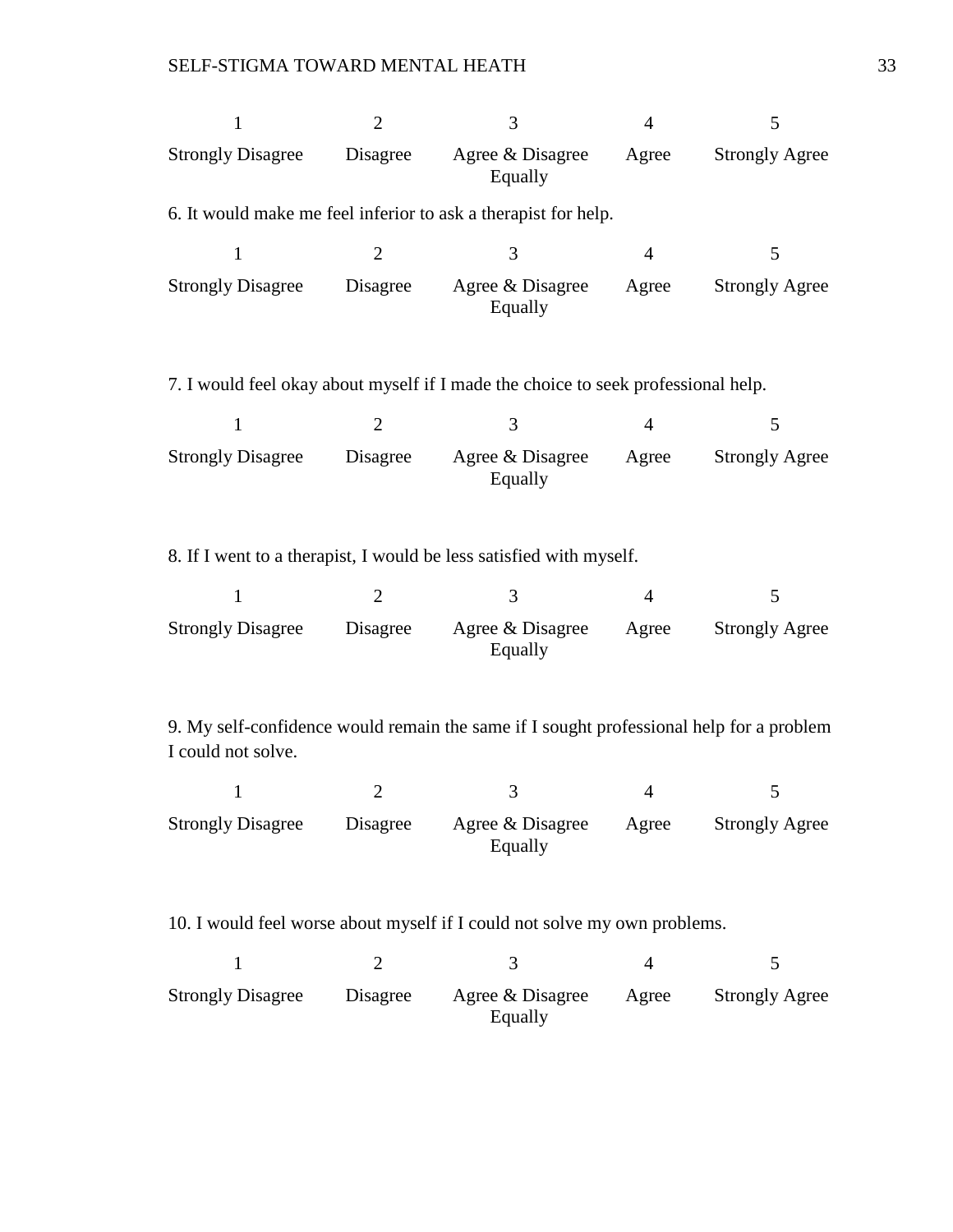# Appendix E

## ATSPPH-AF

## Fischer & Farina (1995)

1. If I believed I was having a mental breakdown, my first inclination would be to get professional attention.

| $\mathbf{1}$                                                                                                                                                       | $\overline{2}$ | 3     | $\overline{4}$ |  |  |  |  |
|--------------------------------------------------------------------------------------------------------------------------------------------------------------------|----------------|-------|----------------|--|--|--|--|
| <b>Strongly Disagree</b>                                                                                                                                           | Disagree       | Agree | Strongly       |  |  |  |  |
|                                                                                                                                                                    |                |       | Agree          |  |  |  |  |
| 2. The idea of talking about problems with a psychologist strikes me as a poor way to get<br>rid of emotional conflicts.                                           |                |       |                |  |  |  |  |
| $\mathbf{1}$                                                                                                                                                       | $\overline{2}$ | 3     | $\overline{4}$ |  |  |  |  |
| <b>Strongly Disagree</b>                                                                                                                                           | Disagree       | Agree | Strongly       |  |  |  |  |
|                                                                                                                                                                    |                |       | Agree          |  |  |  |  |
| 3. If I were experiencing a serious emotional crisis at this point in my life, I would be<br>confident that I could find relief in psychotherapy.                  |                |       |                |  |  |  |  |
| $\mathbf{1}$                                                                                                                                                       | $\overline{2}$ | 3     | $\overline{4}$ |  |  |  |  |
| <b>Strongly Disagree</b>                                                                                                                                           | Disagree       | Agree | Strongly       |  |  |  |  |
|                                                                                                                                                                    |                |       | Agree          |  |  |  |  |
| 4. There is something admirable in the attitudes of a person who is willing to cope with<br>his or her conflicts and fears without resorting to professional help. |                |       |                |  |  |  |  |
| $\mathbf{1}$                                                                                                                                                       | $\overline{2}$ | 3     | $\overline{4}$ |  |  |  |  |
| <b>Strongly Disagree</b>                                                                                                                                           | Disagree       | Agree | Strongly       |  |  |  |  |
|                                                                                                                                                                    |                |       | Agree          |  |  |  |  |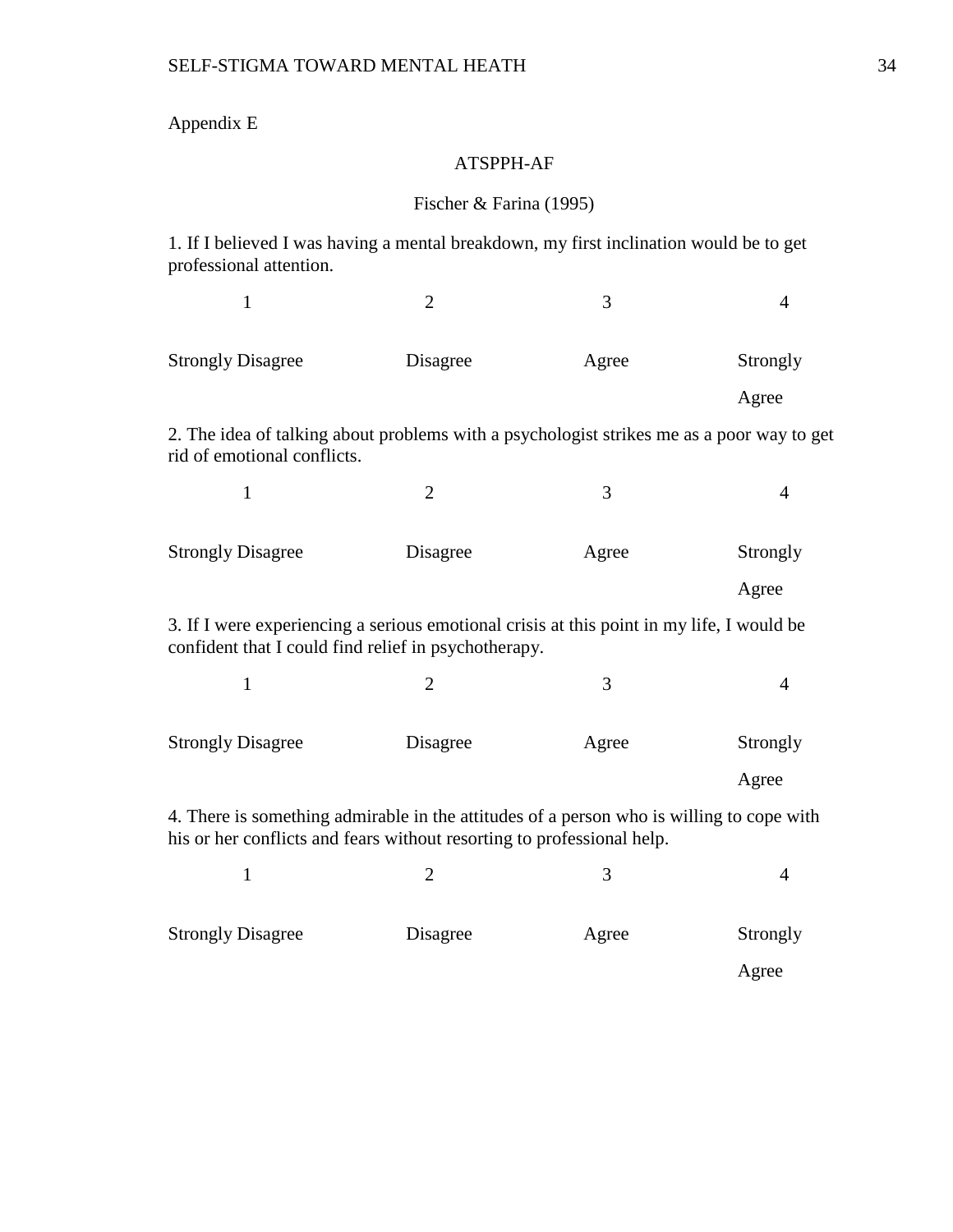5. I would want to get psychological help if I were worried or upset for a long period of time.

| $\mathbf{1}$                                                                                                                      | $\overline{2}$ | 3     | 4              |
|-----------------------------------------------------------------------------------------------------------------------------------|----------------|-------|----------------|
| <b>Strongly Disagree</b><br>Agree                                                                                                 | Disagree       | Agree | Strongly       |
| 6. I might want to have psychological counselling in the future.                                                                  |                |       |                |
| $\mathbf{1}$                                                                                                                      | $\overline{2}$ | 3     | $\overline{4}$ |
| <b>Strongly Disagree</b>                                                                                                          | Disagree       | Agree | Strongly       |
|                                                                                                                                   |                |       | Agree          |
| 7. A person with an emotional problem is not likely to solve it alone; he or she is likely to<br>solve it with professional help. |                |       |                |
| 1                                                                                                                                 | $\overline{2}$ | 3     | $\overline{4}$ |
| <b>Strongly Disagree</b><br>Agree                                                                                                 | Disagree       | Agree | Strongly       |
| 8. Considering the time and expense involved in psychotherapy, it would have doubtful<br>value for a person like me.              |                |       |                |
| $\mathbf{1}$                                                                                                                      | $\overline{2}$ | 3     | $\overline{4}$ |
| <b>Strongly Disagree</b><br>Agree                                                                                                 | Disagree       |       | Strongly       |
| 9. A person should work out his or her own problems; getting psychological counselling<br>would be a last resort.                 |                |       |                |
| $\mathbf{1}$                                                                                                                      | $\overline{2}$ | 3     | $\overline{4}$ |
| <b>Strongly Disagree</b>                                                                                                          | Disagree       | Agree | Strongly       |
|                                                                                                                                   |                |       | Agree          |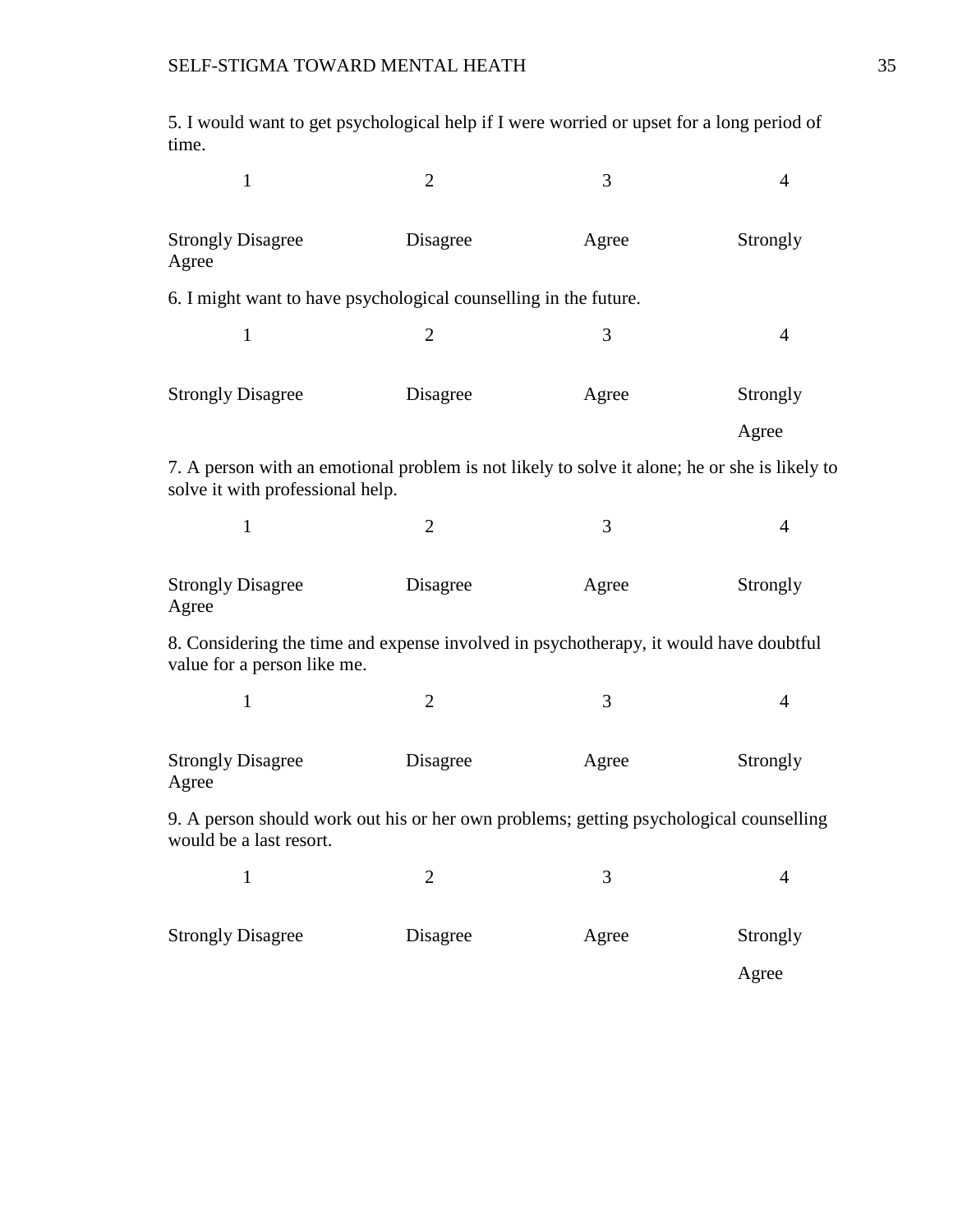10. Personal and emotional troubles, like many things, tend to work out by themselves.

| <b>Strongly Disagree</b> | Disagree | Agree | Strongly |
|--------------------------|----------|-------|----------|
|                          |          |       | Agree    |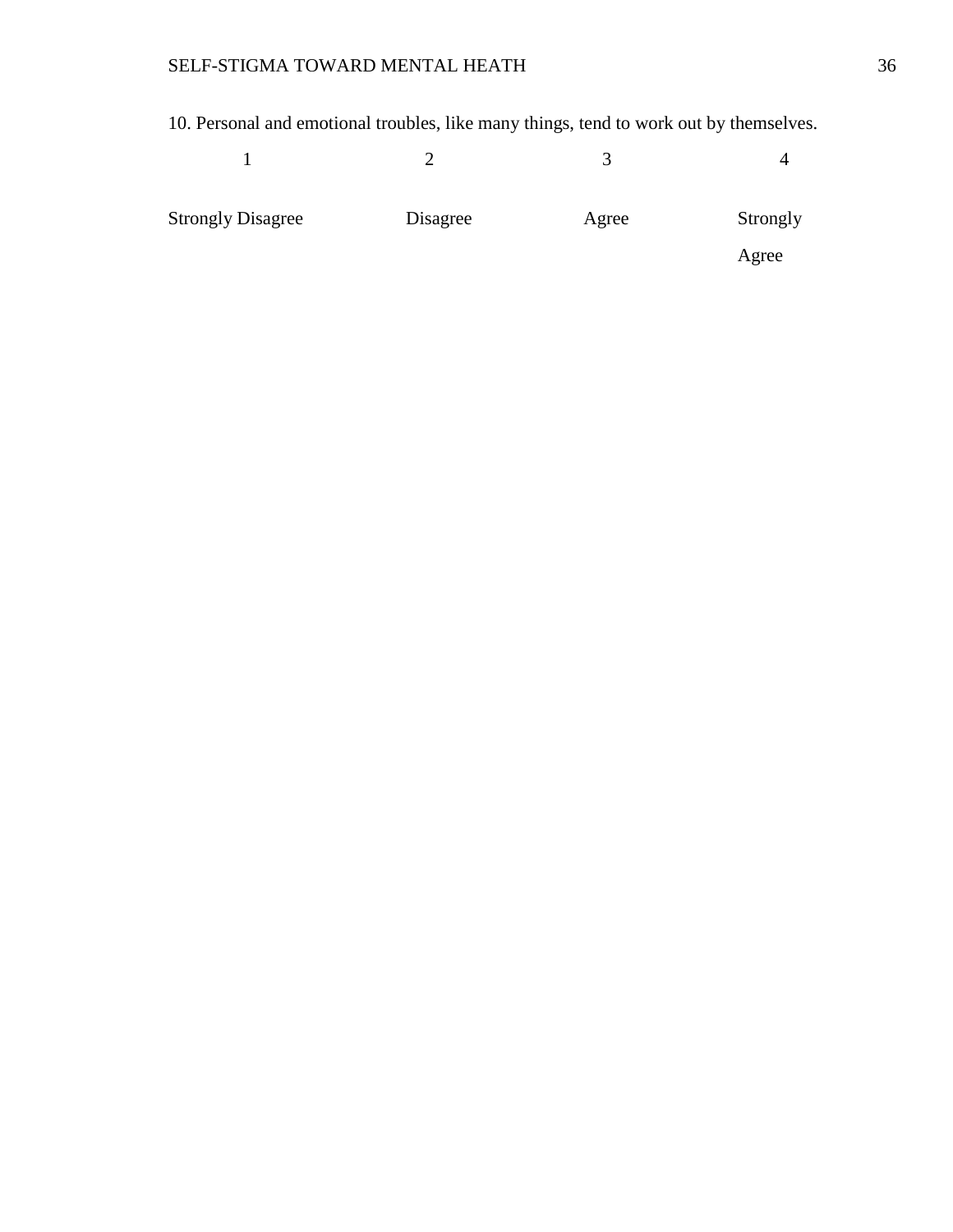Appendix F

### Recruitment Message

My name is Brittany Roberts and I am a fourth year Honours Psychology student at Grenfell Campus. Mental health is a leading concern in society today. In order to raise awareness, it is important to understand attitudes of people regarding seeking professional psychological counselling. If you are interested in completing a survey please go to www.SurveyMonkey.com/bfroberts and participate in this study. All personal information will be kept anonymous and the survey will require only 10-15 minutes of your time. Thank you.